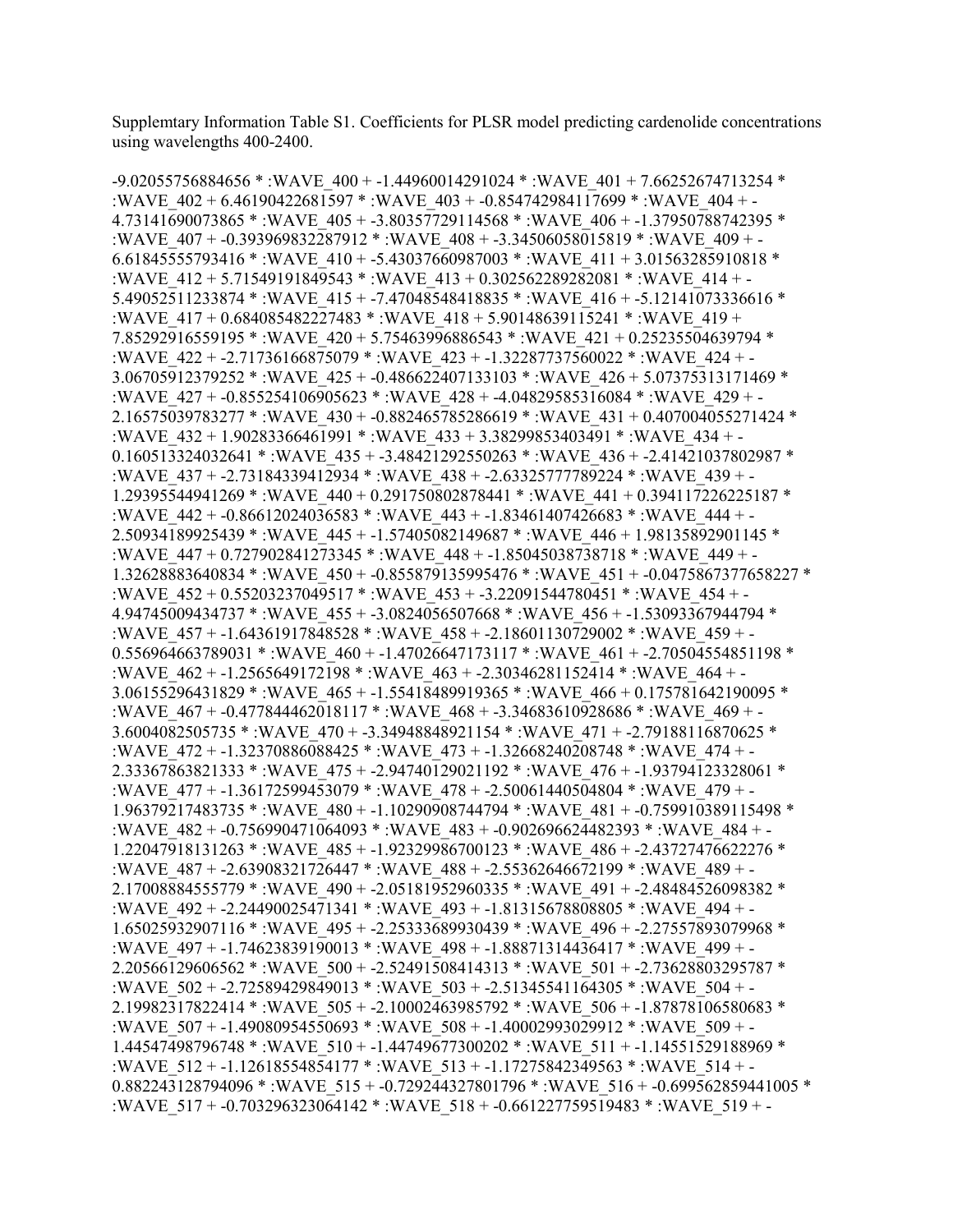0.584299462976393 \* :WAVE\_520 + -0.496793327222584 \* :WAVE\_521 + -0.426786734993324 \* :WAVE\_522 + -0.411506425870671 \* :WAVE\_523 + -0.423569945807631 \* :WAVE\_524 + - 0.356941557830829 \* :WAVE\_525 + -0.333751553603181 \* :WAVE\_526 + -0.336201664328487 \* :WAVE\_527 + -0.286277010183551 \* :WAVE\_528 + -0.276872559716687 \* :WAVE\_529 + -  $0.285798824422454$  \* :WAVE  $530 + 0.272854009169777$  \* :WAVE  $531 + 0.277103744834394$  \* :WAVE\_532 + -0.275010009898536 \* :WAVE\_533 + -0.254228519875554 \* :WAVE\_534 + - 0.260296433929312 \* :WAVE\_535 + -0.266774349239462 \* :WAVE\_536 + -0.257272955121127 \* :WAVE\_537 + -0.225432912869982 \* :WAVE\_538 + -0.222955309939446 \* :WAVE\_539 + - 0.242486777153073 \* :WAVE\_540 + -0.231154466147538 \* :WAVE\_541 + -0.238536807387903 \* :WAVE\_542 + -0.256274020256044 \* :WAVE\_543 + -0.259488679159977 \* :WAVE\_544 + - 0.260594505077981 \* :WAVE\_545 + -0.258626403129229 \* :WAVE\_546 + -0.252200417305688 \* :WAVE\_547 + -0.245826601081645 \* :WAVE\_548 + -0.238493545271052 \* :WAVE\_549 + - 0.232823299632287 \* :WAVE\_550 + -0.240965802324232 \* :WAVE\_551 + -0.250146650910526 \* :WAVE\_552 + -0.253979006856675 \* :WAVE\_553 + -0.249716485321462 \* :WAVE\_554 + - 0.248441938388028 \* :WAVE\_555 + -0.253063775000642 \* :WAVE\_556 + -0.262338015573371 \* :WAVE\_557 + -0.263456118248245 \* :WAVE\_558 + -0.266070177365716 \* :WAVE\_559 + - 0.279469165101961 \* :WAVE\_560 + -0.283540142549439 \* :WAVE\_561 + -0.29811400652446 \* :WAVE\_562 + -0.326346967293491 \* :WAVE\_563 + -0.320433528101198 \* :WAVE\_564 + - 0.31895784585532 \* :WAVE\_565 + -0.332841315080718 \* :WAVE\_566 + -0.343207186451728 \* :WAVE\_567 + -0.354738210643912 \* :WAVE\_568 + -0.366728063691987 \* :WAVE\_569 + - 0.377380881387908 \* :WAVE\_570 + -0.40158506761271 \* :WAVE\_571 + -0.422514725686027 \* :WAVE\_572 + -0.424188786244213 \* :WAVE\_573 + -0.448830494142972 \* :WAVE\_574 + - 0.476350051388146 \* :WAVE\_575 + -0.491327067095876 \* :WAVE\_576 + -0.50811793589916 \* :WAVE\_577 + -0.526595348916567 \* :WAVE\_578 + -0.543370691308249 \* :WAVE\_579 + - 0.550017191145792 \* :WAVE\_580 + -0.548243971544005 \* :WAVE\_581 + -0.54288585558605 \* :WAVE\_582 + -0.542989951620443 \* :WAVE\_583 + -0.565369206758476 \* :WAVE\_584 + - 0.598608943482808 \* :WAVE\_585 + -0.623287218098357 \* :WAVE\_586 + -0.623553504066445 \* :WAVE\_587 + -0.622475087117251 \* :WAVE\_588 + -0.632280123301752 \* :WAVE\_589 + - 0.626175194685432 \* :WAVE\_590 + -0.617198377640573 \* :WAVE\_591 + -0.613296783937517 \* :WAVE\_592 + -0.617923498272514 \* :WAVE\_593 + -0.622542353491446 \* :WAVE\_594 + - 0.621848042747563 \* :WAVE\_595 + -0.6127486551717 \* :WAVE\_596 + -0.614475339181455 \* :WAVE\_597 + -0.619428281070079 \* :WAVE\_598 + -0.616411076598079 \* :WAVE\_599 + - 0.620297325491283 \* :WAVE\_600 + -0.604545446739927 \* :WAVE\_601 + -0.555750112400608 \* :WAVE\_602 + -0.501677957891429 \* :WAVE\_603 + -0.461595044452735 \* :WAVE\_604 + -0.444520053407814 \* :WAVE\_605 + -0.448367294545787 \* :WAVE\_606 + -0.45955938977955 \* :WAVE\_607 + -0.473180033394781 \* :WAVE\_608 + -0.488933613304342 \* :WAVE\_609 + - 0.500278422180412 \* :WAVE\_610 + -0.491684206924265 \* :WAVE\_611 + -0.449876002441229 \* :WAVE\_612 + -0.388012132977886 \* :WAVE\_613 + -0.324288034609154 \* :WAVE\_614 + - 0.262967407627759 \* :WAVE\_615 + -0.161067280669385 \* :WAVE\_616 + -0.0817141645280393 \* :WAVE\_617 + -0.0290627347806197 \* :WAVE\_618 + 0.071487920674236 \* :WAVE\_619 + 0.121281143748941 \* :WAVE\_620 + 0.143955554870355 \* :WAVE\_621 + 0.218257313680136 \* :WAVE\_622 + 0.242874928421754 \* :WAVE\_623 + 0.249200753814723 \* :WAVE\_624 + 0.279877898800638 \* :WAVE\_625 + 0.278340880414324 \* :WAVE\_626 + 0.271530101324038 \* :WAVE\_627 + 0.285868241528489 \* :WAVE\_628 + 0.342702003374434 \* :WAVE\_629 + 0.402986839297993 \* :WAVE\_630 + 0.438741227610514 \* :WAVE\_631 + 0.42353856148467 \* :WAVE\_632 + 0.46009670987096 \* :WAVE\_633 + 0.501239263897621 \* :WAVE\_634 + 0.455867505668798 \* :WAVE\_635 + 0.484314379079511 \* :WAVE\_636 + 0.529798771880492 \* :WAVE\_637 + 0.528347609557413 \* :WAVE\_638 + 0.575982949302789 \* :WAVE\_639 + 0.607911594012924 \* :WAVE\_640 + 0.60831742620458 \* :WAVE\_641 + 0.702189139643449 \* :WAVE\_642 + 0.740175561561077 \* :WAVE\_643 + 0.725408157764226 \* :WAVE\_644 + 0.813735215702413 \* :WAVE\_645 + 0.857592263208048 \* :WAVE\_646 + 0.90256085710522 \*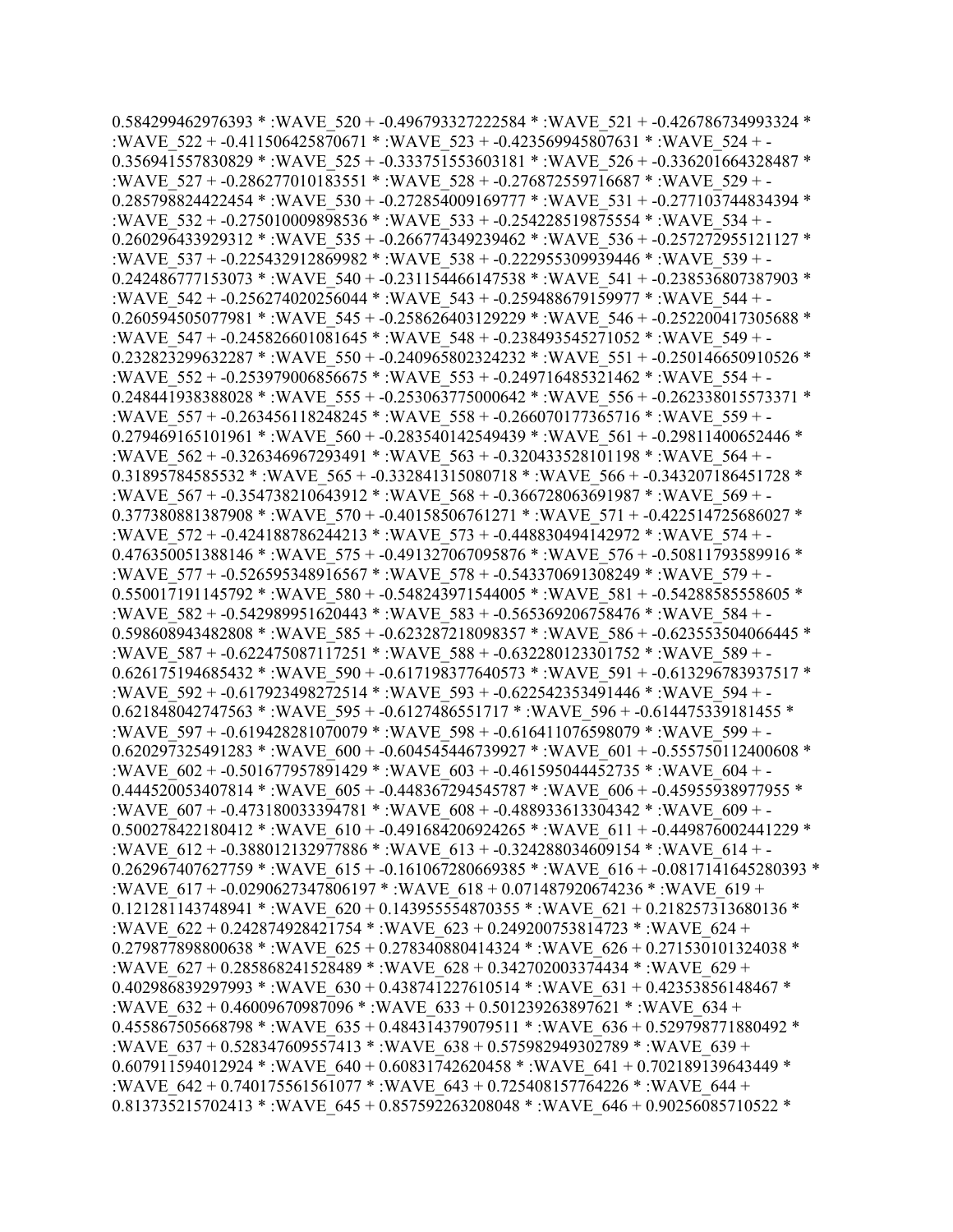:WAVE\_647 + 1.05875230087367 \* :WAVE\_648 + 1.15837147847686 \* :WAVE\_649 + 1.18621451904252 \* :WAVE\_650 + 1.18027896310649 \* :WAVE\_651 + 1.25479290017377 \* :WAVE\_652 + 1.42770029127148 \* :WAVE\_653 + 1.64099833908132 \* :WAVE\_654 + 1.65470612976991 \* :WAVE\_655 + 1.8021668072844 \* :WAVE\_656 + 2.09512102344751 \* :WAVE  $657 + 2.2969969826899 *$ :WAVE  $658 + 2.48079781187854 *$ :WAVE  $659 +$ 2.61636340457391 \* :WAVE\_660 + 2.68417154750705 \* :WAVE\_661 + 3.03401234699014 \* :WAVE\_662 + 3.49915776065323 \* :WAVE\_663 + 3.83320927113667 \* :WAVE\_664 + 3.81642007470785 \* :WAVE\_665 + 3.95145046475106 \* :WAVE\_666 + 4.35405548702181 \* :WAVE\_667 + 4.43545179886155 \* :WAVE\_668 + 4.68729787732061 \* :WAVE\_669 + 5.01182153125348 \* :WAVE\_670 + 4.97434338076302 \* :WAVE\_671 + 4.70406296901908 \* :WAVE\_672 + 4.57805101567406 \* :WAVE\_673 + 4.8740919374989 \* :WAVE\_674 + 4.98330946735231 \* :WAVE\_675 + 4.80871880306521 \* :WAVE\_676 + 4.48566045865479 \* :WAVE\_677 + 4.60155671467943 \* :WAVE\_678 + 4.76637830762281 \* :WAVE\_679 + 4.76030731138305 \* :WAVE\_680 + 4.46363000901917 \* :WAVE\_681 + 4.20753084941484 \* :WAVE\_682 + 4.0586068262103 \* :WAVE\_683 + 3.96986310838259 \* :WAVE\_684 + 3.81413787188483 \* :WAVE\_685 + 3.5450825216629 \* :WAVE\_686 + 3.18947417265802 \* :WAVE\_687 + 2.86795664936957 \* :WAVE\_688 + 2.53347993324661 \* :WAVE\_689 + 2.15712568116578 \* :WAVE\_690 + 1.70810610829892 \* :WAVE\_691 + 1.38089472783601 \* :WAVE\_692 + 1.12833723282058 \* :WAVE\_693 + 0.87979435693371 \* :WAVE\_694 + 0.701994324336507 \* :WAVE\_695 + 0.575722163247732 \* :WAVE\_696 + 0.47931115943176 \* :WAVE\_697 + 0.397696960996996 \* :WAVE\_698 + 0.334574288556452 \* :WAVE\_699 + 0.288086582486956 \* :WAVE\_700 + 0.24937476891959 \* :WAVE\_701 + 0.225066651141011 \* :WAVE\_702 + 0.209990064451809 \* :WAVE\_703 + 0.191716119149769 \* :WAVE\_704 + 0.180688488987147 \* :WAVE\_705 + 0.175171475082224 \* :WAVE\_706 + 0.169971400002352 \* :WAVE\_707 + 0.168243716035755 \* :WAVE\_708 + 0.16819926865882 \* :WAVE\_709 + 0.16776826026198 \* :WAVE\_710 + 0.167345705709696 \* :WAVE\_711 + 0.169213217432308 \* :WAVE\_712 + 0.173406372959305 \* :WAVE\_713 + 0.17601491358152 \* :WAVE\_714 + 0.181145259506307 \* :WAVE\_715 + 0.189184202375712 \* :WAVE\_716 + 0.198249190089359 \* :WAVE\_717 + 0.206654558016174 \* :WAVE\_718 + 0.212318937586215 \* :WAVE\_719 + 0.215363762802985 \* :WAVE\_720 + 0.226982266865771 \* :WAVE\_721 + 0.234932011562016 \* :WAVE\_722 + 0.23422304148725 \* :WAVE\_723 + 0.246998018243697 \* :WAVE\_724 + 0.262262341070109 \* :WAVE\_725 + 0.275830799348646 \* :WAVE\_726 + 0.289386270526228 \* :WAVE\_727 + 0.309446471897971 \* :WAVE\_728 + 0.328849759086197 \* :WAVE\_729 + 0.335063241442446 \* :WAVE\_730 + 0.351172692009518 \* :WAVE\_731 + 0.373548288670822 \* :WAVE\_732 + 0.394418767724131 \* :WAVE\_733 + 0.410606633888611 \* :WAVE\_734 + 0.429636871272726 \* :WAVE\_735 + 0.450186098293545 \* :WAVE\_736 + 0.450991796388721 \* :WAVE\_737 + 0.469946415649177 \* :WAVE\_738 + 0.499031644723271 \* :WAVE\_739 + 0.501914194181215 \* :WAVE\_740 + 0.508867314916934 \* :WAVE\_741 + 0.524001591449225 \* :WAVE\_742 + 0.542752158680025 \* :WAVE\_743 + 0.551708175918454 \* :WAVE\_744 + 0.559958836518756 \* :WAVE\_745 + 0.572609951360924 \* :WAVE\_746 + 0.584231620956561 \* :WAVE\_747 + 0.590627961286984 \* :WAVE\_748 + 0.594958113644012 \* :WAVE\_749 + 0.606188216992948 \* :WAVE\_750 + 0.620931082278795 \* :WAVE\_751 + 0.626033398850311 \* :WAVE\_752 + 0.611239304626447 \* :WAVE\_753 + 0.606115262642203 \* :WAVE\_754 + 0.609599772530486 \* :WAVE\_755 + 0.616412592969947 \* :WAVE\_756 + 0.618037054899123 \* :WAVE\_757 + 0.631746987769673 \* :WAVE\_758 + 0.649042043634584 \* :WAVE\_759 + 0.635480461991747 \* :WAVE\_760 + 0.613313494831326 \* :WAVE\_761 + 0.597571093816656 \* :WAVE\_762 + 0.600281748481285 \* :WAVE\_763 + 0.615452375172518 \* :WAVE\_764 + 0.631709602163136 \* :WAVE\_765 + 0.643583535859244 \* :WAVE\_766 + 0.666677102803358 \* :WAVE\_767 + 0.687453410854413 \* :WAVE\_768 + 0.698962700701717 \* :WAVE\_769 + 0.70137654600896 \* :WAVE\_770 + 0.696441133296575 \* :WAVE\_771 + 0.682535354856875 \* :WAVE\_772 + 0.658666773925759 \* :WAVE\_773 + 0.643624626334885 \* :WAVE\_774 +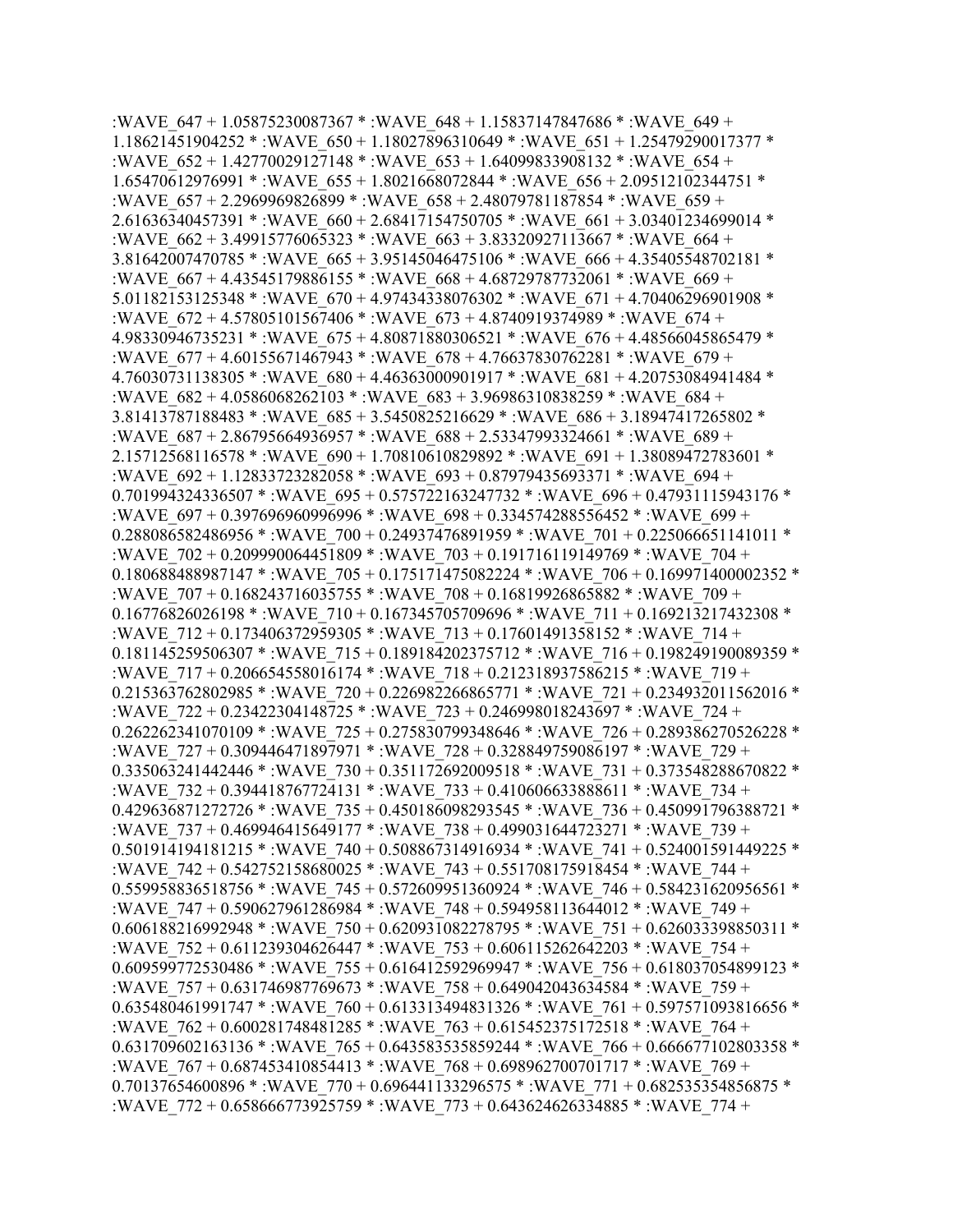0.643751811302525 \* :WAVE\_775 + 0.656591781185057 \* :WAVE\_776 + 0.657699957324042 \* :WAVE\_777 + 0.665374647734082 \* :WAVE\_778 + 0.683929298978849 \* :WAVE\_779 + 0.69930984353955 \* :WAVE\_780 + 0.684284807960403 \* :WAVE\_781 + 0.658588090901543 \* :WAVE\_782 + 0.664276126257358 \* :WAVE\_783 + 0.667328416601753 \* :WAVE\_784 +  $0.661448319577355$  \* :WAVE  $785 + 0.648126130936389$  \* :WAVE  $786 + 0.637766300110698$  \* :WAVE\_787 + 0.632861390780263 \* :WAVE\_788 + 0.634499184390548 \* :WAVE\_789 + 0.642700985993069 \* :WAVE\_790 + 0.655058404124757 \* :WAVE\_791 + 0.662884545200877 \* :WAVE\_792 + 0.654371480606321 \* :WAVE\_793 + 0.635716303322608 \* :WAVE\_794 + 0.623836636901699 \* :WAVE\_795 + 0.629903679246481 \* :WAVE\_796 + 0.630760528816948 \* :WAVE\_797 + 0.627565732832989 \* :WAVE\_798 + 0.623579139698437 \* :WAVE\_799 + 0.623488167591718 \* :WAVE\_800 + 0.631623110968881 \* :WAVE\_801 + 0.640315807714587 \* :WAVE\_802 + 0.635313877912721 \* :WAVE\_803 + 0.63884892934972 \* :WAVE\_804 + 0.632467704756831 \*: WAVE\_805 + 0.601903592854648 \*: WAVE\_806 + 0.592100492504829 \* :WAVE\_807 + 0.580500570440425 \* :WAVE\_808 + 0.563960711447797 \* :WAVE\_809 +  $0.58202599151651$  \* :WAVE  $810 + 0.600409123766699$  \* :WAVE  $811 + 0.608540086718728$  \* :WAVE\_812 + 0.608529516750029 \* :WAVE\_813 + 0.623433628643299 \* :WAVE\_814 + 0.676273661827329 \* :WAVE\_815 + 0.782992536091514 \* :WAVE\_816 + 0.941253480574623 \* :WAVE\_817 + 1.10702331553802 \* :WAVE\_818 + 1.21592209449233 \* :WAVE\_819 + 1.16296994376819 \* :WAVE\_820 + 1.01664851875889 \* :WAVE\_821 + 0.838832496993384 \* :WAVE\_822 + 0.696146408238862 \* :WAVE\_823 + 0.614610410139702 \* :WAVE\_824 + 0.581454097412601 \* :WAVE\_825 + 0.568325196194552 \* :WAVE\_826 + 0.531318452924247 \* :WAVE\_827 + 0.500984307147055 \* :WAVE\_828 + 0.48720598433467 \* :WAVE\_829 + 0.464752150047569 \* :WAVE\_830 + 0.445747807681632 \* :WAVE\_831 + 0.425583281919003 \* :WAVE\_832 + 0.395644916886309 \* :WAVE\_833 + 0.392893287510204 \* :WAVE\_834 + 0.410624373504222 \* :WAVE\_835 + 0.433802418643661 \* :WAVE\_836 + 0.45246445113396 \* :WAVE\_837 + 0.451143983461665 \* :WAVE\_838 + 0.432280569444025 \* :WAVE\_839 + 0.421637877708244 \* :WAVE\_840 + 0.41890573683924 \* :WAVE\_841 + 0.41243949126718 \* :WAVE\_842 + 0.38679197763077 \* :WAVE\_843 + 0.35581746049712 \* :WAVE\_844 + 0.340398651352551 \*: WAVE\_845 + 0.348790318161605 \*: WAVE\_846 + 0.353716159817582 \* :WAVE\_847 + 0.338544868037531 \* :WAVE\_848 + 0.314722921854379 \* :WAVE\_849 + 0.324969889992084 \* :WAVE\_850 + 0.343538905744342 \* :WAVE\_851 + 0.351479629024685 \* :WAVE\_852 + 0.338199121234248 \* :WAVE\_853 + 0.347508404552941 \* :WAVE\_854 + 0.364144629126665 \* :WAVE\_855 + 0.374424241889268 \* :WAVE\_856 + 0.384310185419604 \* :WAVE\_857 + 0.390487395477933 \* :WAVE\_858 + 0.386573030650348 \* :WAVE\_859 + 0.364026973101818 \* :WAVE\_860 + 0.355256173171589 \* :WAVE\_861 + 0.346788269360585 \* :WAVE\_862 + 0.322920226622354 \* :WAVE\_863 + 0.32585046582774 \* :WAVE\_864 + 0.339788687340762 \* :WAVE\_865 + 0.348923714132231 \* :WAVE\_866 + 0.339670161002233 \* :WAVE\_867 + 0.340644924356883 \* :WAVE\_868 + 0.358507429603 \* :WAVE\_869 + 0.386788252121465 \* :WAVE\_870 + 0.404378547689279 \* :WAVE\_871 + 0.409001623202236 \* :WAVE\_872 + 0.399918534506821 \* :WAVE\_873 + 0.359673068845479 \* :WAVE\_874 + 0.337023962795274 \* :WAVE\_875 + 0.341574359175688 \* :WAVE\_876 + 0.332087785837398 \* :WAVE\_877 + 0.31585177515184 \* :WAVE\_878 + 0.305581977867095 \* :WAVE\_879 + 0.313891616983839 \* :WAVE\_880 + 0.315863297160759 \* :WAVE\_881 + 0.316285216694215 \* :WAVE\_882 + 0.321046821407829 \* :WAVE\_883 + 0.329919318390454 \* :WAVE\_884 + 0.340173224335111 \* :WAVE\_885 + 0.343546660407531 \* :WAVE\_886 + 0.327607800828826 \* :WAVE\_887 + 0.31588916229997 \* :WAVE\_888 + 0.31358637058726 \* :WAVE\_889 + 0.314887088740892 \* :WAVE\_890 + 0.283356991499602 \* :WAVE\_891 + 0.267983791594672 \* :WAVE\_892 + 0.283355622070544 \* :WAVE\_893 + 0.282484521759328 \* :WAVE\_894 + 0.256436857045656 \* :WAVE\_895 + 0.234502515443337 \* :WAVE\_896 + 0.260475795824239 \* :WAVE\_897 + 0.280144632748777 \* :WAVE\_898 + 0.277056658713012 \* :WAVE\_899 + 0.249310113250653 \* :WAVE\_900 + 0.21243050743621 \* :WAVE\_901 + 0.203772567576351 \*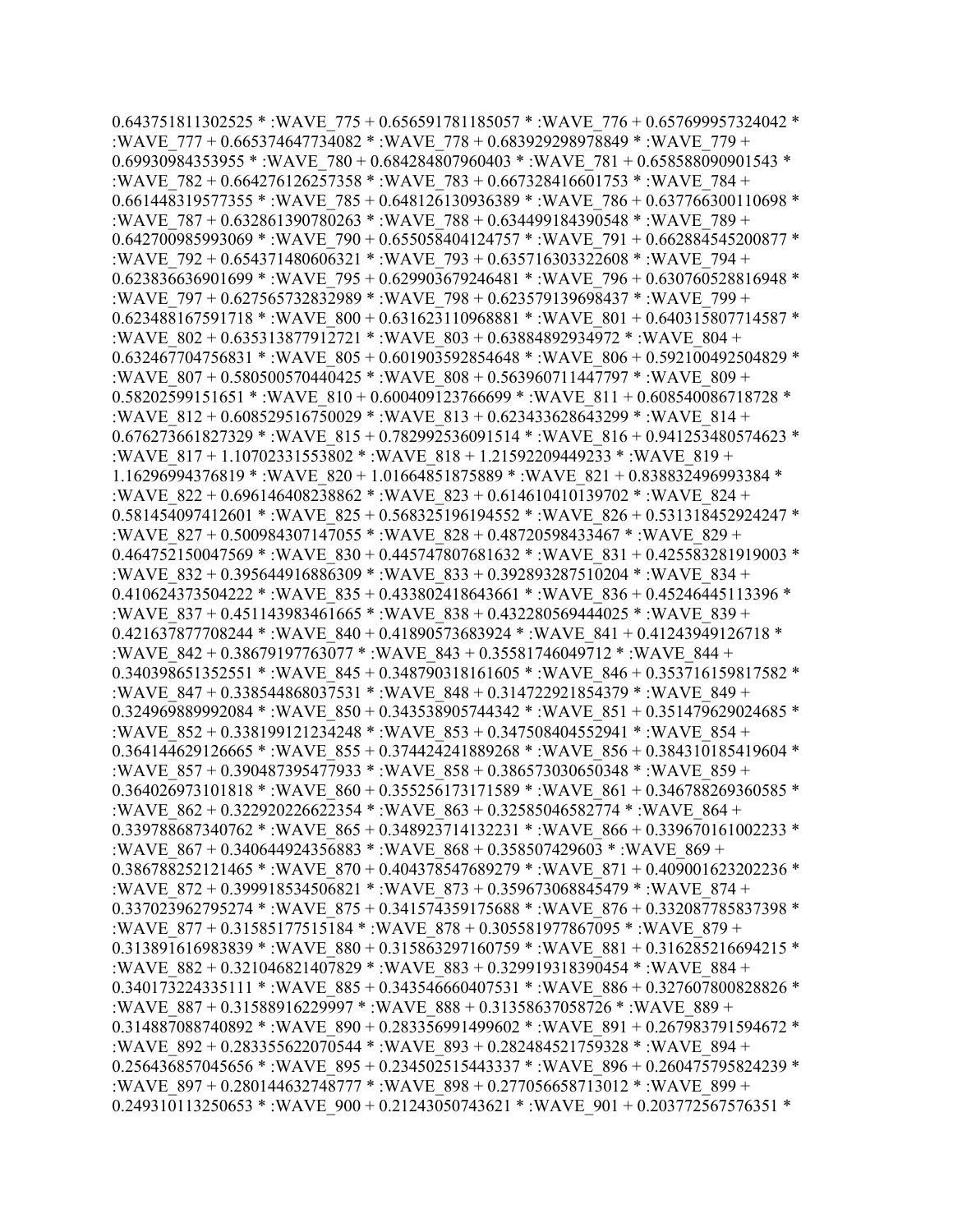:WAVE\_902 + 0.228649334709749 \* :WAVE\_903 + 0.261018430225775 \* :WAVE\_904 + 0.272740280587092 \* :WAVE\_905 + 0.255103193826981 \* :WAVE\_906 + 0.215958996868837 \* :WAVE\_907 + 0.202153111061972 \* :WAVE\_908 + 0.210777550113688 \* :WAVE\_909 + 0.230858984337372 \* : WAVE\_910 + 0.247032197309909 \* : WAVE\_911 + 0.226290384306801 \* :WAVE  $912 + 0.199047335202861$  \* :WAVE  $913 + 0.223870421680245$  \* :WAVE  $914 +$ 0.253690062639668 \* : WAVE\_915 + 0.262067181394894 \* : WAVE\_916 + 0.242596184454695 \* :WAVE\_917 + 0.235116508423482 \* :WAVE\_918 + 0.234209512106913 \* :WAVE\_919 + 0.23864281531747 \* :WAVE\_920 + 0.249880800260912 \* :WAVE\_921 + 0.250176195263362 \* :WAVE\_922 + 0.256219195999405 \* :WAVE\_923 + 0.276559915820326 \* :WAVE\_924 + 0.220432992598311 \* : WAVE\_925 + 0.198345512377981 \* : WAVE\_926 + 0.237545986877032 \* :WAVE\_927 + 0.21664475417811 \* :WAVE\_928 + 0.188288226635615 \* :WAVE\_929 + 0.16731601061045 \* :WAVE\_930 + 0.156582858171219 \* :WAVE\_931 + 0.161986593191694 \* :WAVE\_932 + 0.155098790191097 \* :WAVE\_933 + 0.124489129303382 \* :WAVE\_934 + 0.11019376230915 \* :WAVE\_935 + 0.103629135366653 \* :WAVE\_936 + 0.0958765250971933 \* :WAVE\_937 + 0.0770922289039455 \* :WAVE\_938 + 0.0697384755465319 \* :WAVE\_939 + 0.0619732874785875 \* :WAVE\_940 + 0.0413794311468359 \* :WAVE\_941 + 0.0240702596249118 \* :WAVE\_942 + -0.00490902777106824 \* :WAVE\_943 + -0.0379895312851594 \* :WAVE\_944 + - 0.0399283939859955 \* :WAVE\_945 + -0.103551337143786 \* :WAVE\_946 + -0.164639539515464 \* :WAVE\_947 + -0.14106660945867 \* :WAVE\_948 + -0.177681728350313 \* :WAVE\_949 + - 0.207465541649484 \* :WAVE\_950 + -0.200187851691107 \* :WAVE\_951 + -0.213587781718445 \* :WAVE\_952 + -0.256501048324055 \* :WAVE\_953 + -0.311431360324861 \* :WAVE\_954 + - 0.342890773338491 \* :WAVE\_955 + -0.317119107581348 \* :WAVE\_956 + -0.299507230201257 \* :WAVE\_957 + -0.333931911486669 \* :WAVE\_958 + -0.38303552478569 \* :WAVE\_959 + - 0.435575732772024 \* :WAVE\_960 + -0.466719670351006 \* :WAVE\_961 + -0.449925269156521 \* :WAVE\_962 + -0.469600335501475 \* :WAVE\_963 + -0.485493510561718 \* :WAVE\_964 + - 0.46341051220017 \* :WAVE 965 + -0.47309871886743 \* :WAVE 966 + -0.474316783072896 \* :WAVE\_967 + -0.461888564385874 \* :WAVE\_968 + -0.463197207683034 \* :WAVE\_969 + - 0.487105799189256 \* :WAVE\_970 + -0.48125185298838 \* :WAVE\_971 + -0.413470759384262 \* :WAVE\_972 + -0.401396504647154 \* :WAVE\_973 + -0.437716980183181 \* :WAVE\_974 + - 0.490605459367414 \* :WAVE\_975 + -0.5009581946468 \* :WAVE\_976 + -0.520852741387285 \* :WAVE\_977 + -0.503532253793483 \* :WAVE\_978 + -0.413690498904728 \* :WAVE\_979 + - 0.456361158568073 \* :WAVE\_980 + -0.501362178495075 \* :WAVE\_981 + -0.486408636270362 \* :WAVE\_982 + -0.487551084262801 \* :WAVE\_983 + -0.471592309889644 \* :WAVE\_984 + - 0.442186474090058 \* :WAVE\_985 + -0.417960890281718 \* :WAVE\_986 + -0.425983685536804 \* :WAVE\_987 + -0.426358154467745 \* :WAVE\_988 + -0.402623478430356 \* :WAVE\_989 + - 0.400312878101206 \* :WAVE\_990 + -0.336052867821061 \* :WAVE\_991 + -0.265816867621104 \* :WAVE\_992 + -0.284743116658543 \* :WAVE\_993 + -0.193448397228386 \* :WAVE\_994 + - 0.119061856968276 \* :WAVE\_995 + -0.14481476288474 \* :WAVE\_996 + -0.184571784885452 \* :WAVE\_997 + -0.148178531699639 \* :WAVE\_998 + -0.0798762145114538 \* :WAVE\_999 + - 0.0915965387541104 \* :WAVE\_1000 + -0.0940688652792498 \* :WAVE\_1001 + - $0.0858544035686379$  \* :WAVE  $1002 + 0.0536156724963621$  \* :WAVE  $1003 + 0.0464229748110582 *$ :WAVE  $1004 + 0.0248747108885474 *$ :WAVE  $1005 +$  $0.00589595736456334$  \* :WAVE  $1006 + 0.00465939194775888$  \* :WAVE  $1007 +$  $0.00658985686648906$  \* :WAVE  $1008 + 0.00604128756505598$  \* :WAVE  $1009 + 0.0475192623562757$  \* :WAVE  $1010 + 0.0529597621964065$  \* :WAVE  $1011 + -$ 0.0233434597816874 \* :WAVE\_1012 + -0.01394880177941 \* :WAVE\_1013 + -0.0141119639421388 \* :WAVE\_1014 + 0.0142533233616024 \* :WAVE\_1015 + 0.0331786212044701 \* :WAVE\_1016 + 0.101695820485014 \* :WAVE\_1017 + 0.138197691847905 \* :WAVE\_1018 + 0.215502597033641 \* :WAVE\_1019 + 0.212351438028141 \* :WAVE\_1020 + 0.142869516704957 \* :WAVE\_1021 + 0.125941919856257 \* :WAVE\_1022 + 0.0747702631303812 \* :WAVE\_1023 + 0.0810832883699318 \* :WAVE\_1024 + 0.160950637062908 \* :WAVE\_1025 + 0.183657736229562 \* :WAVE\_1026 +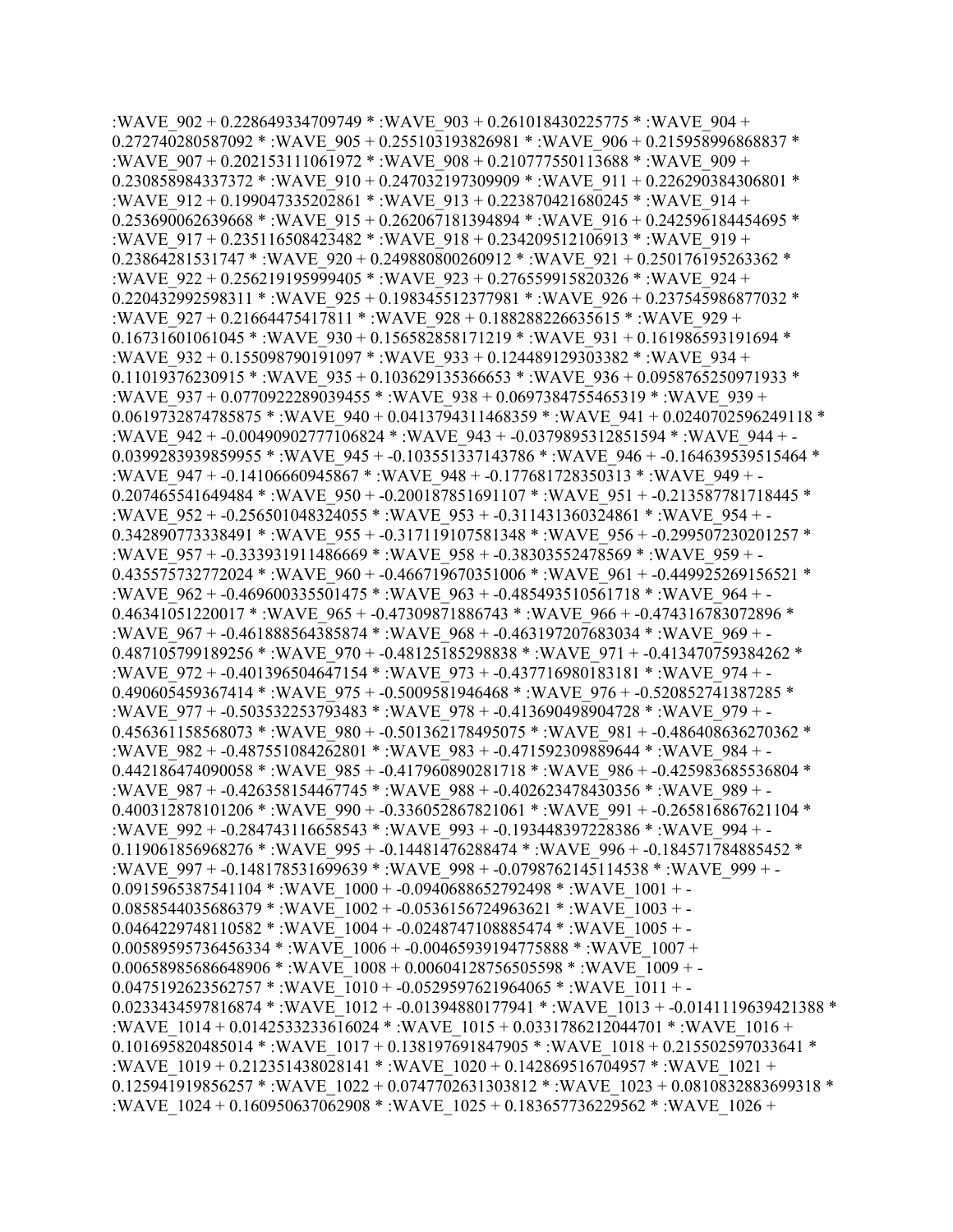$0.229481951259562$  \* :WAVE  $1027 + 0.224542411988674$  \* :WAVE  $1028 + 0.127772159022314$  \* :WAVE\_1029 + 0.0983311213158056 \* :WAVE\_1030 + 0.0759415066252992 \* :WAVE\_1031 + 0.0665205015164441 \* :WAVE  $1032 + 0.0659823293014554$  \* :WAVE  $1033 + 0.111991129383811$  \* :WAVE\_1034 + 0.121481851176155 \* :WAVE\_1035 + 0.112617399087661 \* :WAVE\_1036 +  $0.111534375589681 * :$ WAVE $1037 + 0.106614683965598 * :$ WAVE $1038 + 0.11479640249338 *$ :WAVE\_1039 + 0.143656180881655 \* :WAVE\_1040 + 0.138855917021359 \* :WAVE\_1041 + 0.109788580232621 \* :WAVE\_1042 + 0.109064213471979 \* :WAVE\_1043 + 0.0986261611366644 \* :WAVE  $1044 + 0.0943836685287295$  \* :WAVE  $1045 + 0.101191412672577$  \* :WAVE  $1046 +$ 0.143012307060504 \* :WAVE\_1047 + 0.1523646865663 \* :WAVE\_1048 + 0.140700481192616 \* :WAVE\_1049 + 0.148911892884021 \* :WAVE\_1050 + 0.17605501016182 \* :WAVE\_1051 + 0.173177225318724 \* :WAVE\_1052 + 0.145601821970625 \* :WAVE\_1053 + 0.148187457339071 \* :WAVE\_1054 + 0.15125939390388 \* :WAVE\_1055 + 0.15317431423184 \* :WAVE\_1056 + 0.174751479610092 \* :WAVE\_1057 + 0.19342844752407 \* :WAVE\_1058 + 0.211462403815854 \* :WAVE\_1059 + 0.214069231719881 \* :WAVE\_1060 + 0.187114477488335 \* :WAVE\_1061 +  $0.213752456266843$  \* :WAVE  $1062 + 0.226307922331726$  \* :WAVE  $1063 + 0.225453614881448$  \* :WAVE\_1064 + 0.236381413853279 \* :WAVE\_1065 + 0.273382601021612 \* :WAVE\_1066 + 0.288947889447375 \* :WAVE\_1067 + 0.284436607685698 \* :WAVE\_1068 + 0.300603603615981 \* :WAVE\_1069 + 0.333751329450746 \* :WAVE\_1070 + 0.348011568767283 \* :WAVE\_1071 + 0.35097044523857 \* :WAVE\_1072 + 0.366527818865543 \* :WAVE\_1073 + 0.393729335692936 \* :WAVE\_1074 + 0.400976247388782 \* :WAVE\_1075 + 0.40060730122219 \* :WAVE\_1076 + 0.407205622311646 \* :WAVE\_1077 + 0.411689975770742 \* :WAVE\_1078 + 0.390362921606432 \* :WAVE\_1079 + 0.396780045232583 \* :WAVE\_1080 + 0.443423022062642 \* :WAVE\_1081 + 0.439359096647733 \* :WAVE\_1082 + 0.40177123127641 \* :WAVE\_1083 + 0.399569953253903 \* :WAVE\_1084 + 0.377454613351022 \* :WAVE\_1085 + 0.386061737232687 \* :WAVE\_1086 + 0.477782075885972 \* :WAVE\_1087 + 0.481893511920449 \* :WAVE\_1088 + 0.410615005248213 \* :WAVE\_1089 + 0.402722111849656 \* :WAVE\_1090 + 0.400886841131114 \* :WAVE\_1091 + 0.374272468674171 \*: WAVE\_1092 + 0.397708935656598 \*: WAVE\_1093 + 0.424100752020519 \* :WAVE\_1094 + 0.405166179306314 \* :WAVE\_1095 + 0.322981689212877 \* :WAVE\_1096 + 0.304242841804532 \* :WAVE\_1097 + 0.293028041110876 \* :WAVE\_1098 + 0.289680996352476 \* :WAVE\_1099 + 0.328298079805106 \* :WAVE\_1100 + 0.320668713543474 \* :WAVE\_1101 +  $0.29689951221993 * :WAVE 1102 + 0.273667624423779 * :WAVE 1103 + 0.215973413422546 *$ :WAVE\_1104 + 0.189780401451623 \* :WAVE\_1105 + 0.184515138811118 \* :WAVE\_1106 + 0.163923344278911 \* :WAVE\_1107 + 0.166841836764329 \* :WAVE\_1108 + 0.157999002555427 \* :WAVE\_1109 + 0.117129991290321 \* :WAVE\_1110 + 0.101738401784999 \* :WAVE\_1111 + 0.0780201763760724 \* :WAVE\_1112 + 0.0383232030366505 \* :WAVE\_1113 + 0.016178544502581 \* :WAVE\_1114 + 0.0138133945633064 \* :WAVE\_1115 + -0.00678711276715297 \* :WAVE\_1116 + - 0.0293937734190571 \* :WAVE\_1117 + -0.0507566054262096 \* :WAVE\_1118 + -0.0899202245971887 \* :WAVE\_1119 + -0.108154965871487 \* :WAVE\_1120 + -0.0890711174198531 \* :WAVE\_1121 + -0.110536124381289 \* :WAVE\_1122 + -0.142137422879891 \* :WAVE\_1123 + - 0.200418330790126 \*: WAVE\_1124 + -0.220590555074424 \*: WAVE\_1125 + -0.230535177722114 \* :WAVE\_1126 + -0.265259208138887 \* :WAVE\_1127 + -0.274388644076596 \* :WAVE\_1128 + - 0.303697188633235 \* :WAVE\_1129 + -0.390806745422279 \* :WAVE\_1130 + -0.43847354177219 \* :WAVE\_1131 + -0.455230843059782 \* :WAVE\_1132 + -0.467861308752695 \* :WAVE\_1133 + - 0.456910936620354 \* :WAVE\_1134 + -0.491522913343763 \* :WAVE\_1135 + -0.551682129481334 \* :WAVE\_1136 + -0.587859037895742 \* :WAVE\_1137 + -0.641044145121037 \* :WAVE\_1138 + - 0.691222062002129 \* :WAVE\_1139 + -0.726603066261611 \* :WAVE\_1140 + -0.757864352565217 \* :WAVE\_1141 + -0.858028885009428 \* :WAVE\_1142 + -0.97595810960092 \* :WAVE\_1143 + - 1.02960509411821 \* :WAVE\_1144 + -1.06889129028935 \* :WAVE\_1145 + -1.14964072092102 \* :WAVE\_1146 + -1.24594107052603 \* :WAVE\_1147 + -1.31801755963472 \* :WAVE\_1148 + - 1.40900327864299 \* :WAVE\_1149 + -1.48364197444548 \* :WAVE\_1150 + -1.54401014446672 \* :WAVE\_1151 + -1.57942609012003 \* :WAVE\_1152 + -1.58376315182036 \* :WAVE\_1153 + -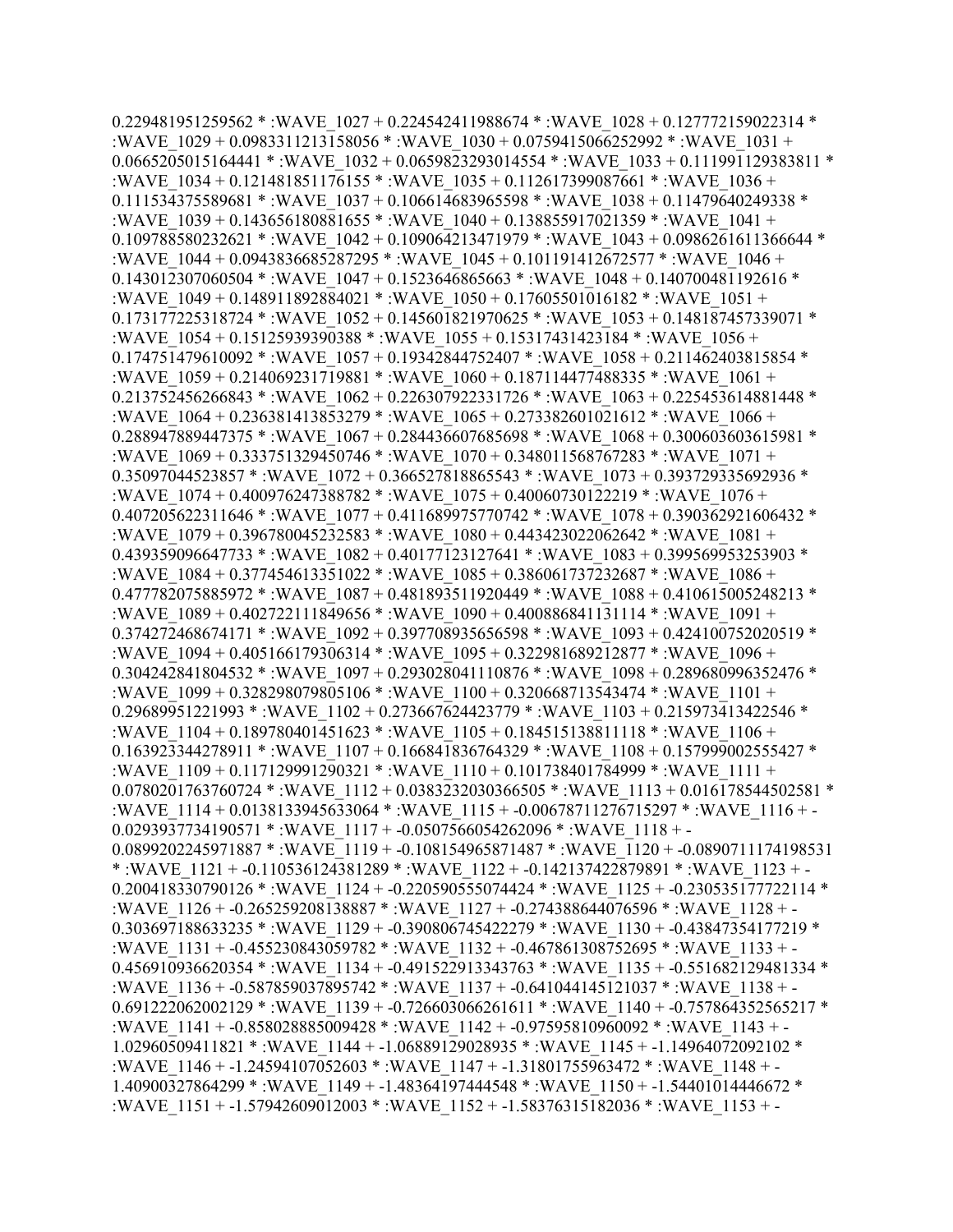1.6280390862823 \* :WAVE\_1154 + -1.69287645229061 \* :WAVE\_1155 + -1.69887440339984 \* :WAVE\_1156 + -1.68684090022809 \* :WAVE\_1157 + -1.75222685402458 \* :WAVE\_1158 + - 1.76539047938909 \* :WAVE\_1159 + -1.70450185213735 \* :WAVE\_1160 + -1.71530480750845 \* :WAVE\_1161 + -1.7415204153193 \* :WAVE\_1162 + -1.69832870769296 \* :WAVE\_1163 + - 1.67452057722423 \* :WAVE\_1164 + -1.68081089370286 \* :WAVE\_1165 + -1.70309906713634 \* :WAVE\_1166 + -1.69463898702233 \* :WAVE\_1167 + -1.70028117444534 \* :WAVE\_1168 + - 1.71893952524196 \* :WAVE\_1169 + -1.71875576514335 \* :WAVE\_1170 + -1.71146829197686 \* :WAVE\_1171 + -1.72103252887687 \* :WAVE\_1172 + -1.73913561978463 \* :WAVE\_1173 + - 1.70748530746979 \* :WAVE\_1174 + -1.69581282955742 \* :WAVE\_1175 + -1.71843318854429 \* :WAVE\_1176 + -1.71876032336729 \* :WAVE\_1177 + -1.71961033950089 \* :WAVE\_1178 + - 1.7283883412847 \* :WAVE\_1179 + -1.70544852874633 \* :WAVE\_1180 + -1.67163681546117 \* :WAVE\_1181 + -1.68965848074023 \* :WAVE\_1182 + -1.71252637062003 \* :WAVE\_1183 + - 1.70037018330056 \* :WAVE\_1184 + -1.69093082420462 \* :WAVE\_1185 + -1.6926319541715 \* :WAVE\_1186 + -1.64823201598674 \* :WAVE\_1187 + -1.63793752914172 \* :WAVE\_1188 + - 1.67126055481164 \* :WAVE\_1189 + -1.68979565325921 \* :WAVE\_1190 + -1.65614385392708 \* :WAVE\_1191 + -1.64667630228554 \* :WAVE\_1192 + -1.65232352597867 \* :WAVE\_1193 + - 1.6618984639782 \* :WAVE\_1194 + -1.69858701561299 \* :WAVE\_1195 + -1.70432955549253 \* :WAVE\_1196 + -1.67473555364806 \* :WAVE\_1197 + -1.64576526711514 \* :WAVE\_1198 + - 1.64001835397656 \* :WAVE\_1199 + -1.63379716098614 \* :WAVE\_1200 + -1.60966975416654 \* :WAVE\_1201 + -1.64159039691916 \* :WAVE\_1202 + -1.65415447126421 \* :WAVE\_1203 + - 1.60349038606349 \* :WAVE\_1204 + -1.58093780998979 \* :WAVE\_1205 + -1.56104134488547 \* :WAVE\_1206 + -1.54299985352699 \* :WAVE\_1207 + -1.51377889915223 \* :WAVE\_1208 + - 1.53942807880503 \* :WAVE\_1209 + -1.54577956540486 \* :WAVE\_1210 + -1.48922081116412 \* :WAVE\_1211 + -1.43954582518966 \* :WAVE\_1212 + -1.43601729841097 \* :WAVE\_1213 + - 1.42269384466105 \* :WAVE\_1214 + -1.41735933423491 \* :WAVE\_1215 + -1.42661788131605 \* :WAVE\_1216 + -1.39486757284341 \* :WAVE\_1217 + -1.3768405161473 \* :WAVE\_1218 + - 1.36689156487666 \* :WAVE\_1219 + -1.32439085983154 \* :WAVE\_1220 + -1.30227183069481 \* :WAVE\_1221 + -1.26494835940002 \* :WAVE\_1222 + -1.21912021134776 \* :WAVE\_1223 + - 1.19133062349593 \* :WAVE\_1224 + -1.18224241198825 \* :WAVE\_1225 + -1.16114312752966 \* :WAVE\_1226 + -1.14370043546447 \* :WAVE\_1227 + -1.11439076880789 \* :WAVE\_1228 + - 1.08157682828 \* :WAVE\_1229 + -1.06198525978788 \* :WAVE\_1230 + -1.02570377514166 \* :WAVE\_1231 + -1.00313787270743 \* :WAVE\_1232 + -1.00195011668844 \* :WAVE\_1233 + - 0.98682124625418 \* :WAVE\_1234 + -0.964070346072759 \* :WAVE\_1235 + -0.933318786800448 \* :WAVE\_1236 + -0.916504567098696 \* :WAVE\_1237 + -0.913725839135277 \* :WAVE\_1238 + - 0.893074214262234 \* :WAVE\_1239 + -0.889736874003454 \* :WAVE\_1240 + -0.888455192356126 \* :WAVE\_1241 + -0.859877214768408 \* :WAVE\_1242 + -0.842007601594568 \* :WAVE\_1243 + - 0.821272964615896 \* :WAVE\_1244 + -0.802343510272793 \* :WAVE\_1245 + -0.77998279199096 \* :WAVE\_1246 + -0.780202234663663 \* :WAVE\_1247 + -0.779669775460633 \* :WAVE\_1248 + - 0.766770088788351 \* :WAVE\_1249 + -0.755954802702026 \* :WAVE\_1250 + -0.736692882083737 \* :WAVE\_1251 + -0.699610521219349 \* :WAVE\_1252 + -0.681380432087208 \* :WAVE\_1253 + - 0.705677193534716 \* :WAVE\_1254 + -0.70004079486151 \* :WAVE\_1255 + -0.661489578120681 \* :WAVE\_1256 + -0.649697405032826 \* :WAVE\_1257 + -0.621123098622908 \* :WAVE\_1258 + - 0.591707033020031 \* :WAVE\_1259 + -0.587873525544491 \* :WAVE\_1260 + -0.554426907946364 \* :WAVE\_1261 + -0.52964513305389 \* :WAVE\_1262 + -0.518865112039436 \* :WAVE\_1263 + - 0.489020197944759 \* :WAVE\_1264 + -0.461188713888638 \* :WAVE\_1265 + -0.440258916119851 \* :WAVE\_1266 + -0.415089320301977 \* :WAVE\_1267 + -0.396588731839708 \* :WAVE\_1268 + - 0.391779584695255 \* :WAVE\_1269 + -0.38999185122048 \* :WAVE\_1270 + -0.378348929635105 \* :WAVE\_1271 + -0.355963587355846 \* :WAVE\_1272 + -0.343346952833807 \* :WAVE\_1273 + - 0.333679955549272 \* :WAVE\_1274 + -0.327804268930906 \* :WAVE\_1275 + -0.320122339090078 \* :WAVE\_1276 + -0.304082362937895 \* :WAVE\_1277 + -0.289086476999914 \* :WAVE\_1278 + - 0.266756048913384 \* :WAVE\_1279 + -0.247043198515017 \* :WAVE\_1280 + -0.231949822474727 \*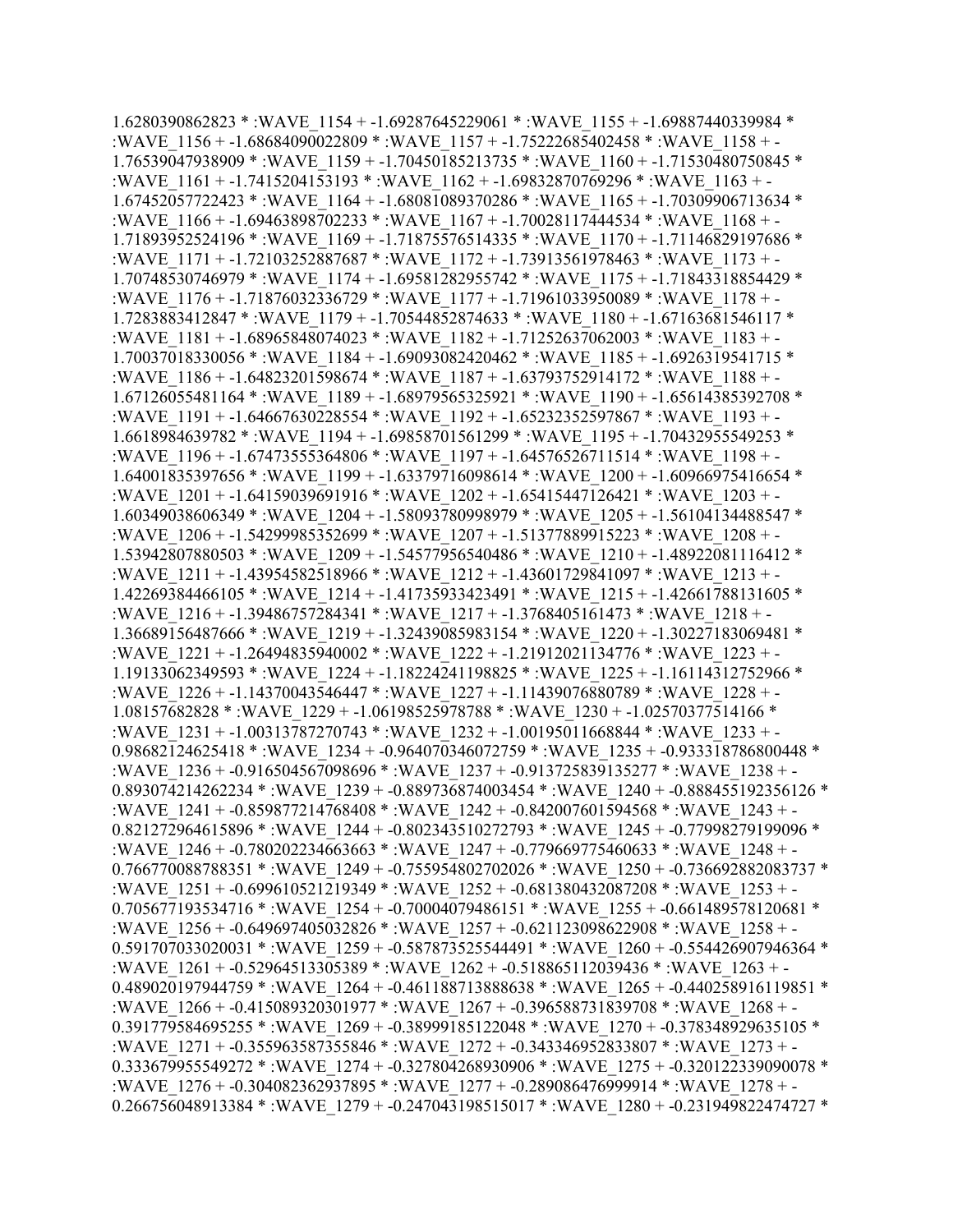:WAVE\_1281 + -0.195411169581543 \* :WAVE\_1282 + -0.172710526689795 \* :WAVE\_1283 + - 0.171297898855256 \* :WAVE\_1284 + -0.142804092953536 \* :WAVE\_1285 + -0.104598851123659 \* :WAVE\_1286 + -0.0897017308412907 \* :WAVE\_1287 + -0.0769145685512653 \* :WAVE\_1288 + - 0.0632565061344898 \* :WAVE\_1289 + -0.0286233893777221 \* :WAVE\_1290 + 0.00145859643830287 \* :WAVE\_1291 + 0.0270882875846633 \* :WAVE\_1292 + 0.0759674957354393 \* :WAVE\_1293 + 0.117822935752508 \* :WAVE\_1294 + 0.136029702517868 \* :WAVE\_1295 + 0.160434557639012 \* :WAVE\_1296 + 0.20481530774371 \* :WAVE\_1297 + 0.256878237544806 \* :WAVE\_1298 + 0.309502549653689 \* :WAVE\_1299 + 0.343178344466461 \* :WAVE\_1300 + 0.358542638522588 \* :WAVE\_1301 + 0.396562607590572 \* :WAVE\_1302 + 0.416310183505294 \* :WAVE\_1303 + 0.413356953344678 \* :WAVE\_1304 + 0.429110869863701 \* :WAVE\_1305 + 0.436190207099409 \* :WAVE\_1306 + 0.45859061561423 \* :WAVE\_1307 + 0.501689579709142 \* :WAVE\_1308 + 0.525035720500878 \* :WAVE\_1309 + 0.558214180234987 \* :WAVE\_1310 + 0.592191676145116 \* :WAVE\_1311 + 0.618745132462073 \* :WAVE\_1312 + 0.622582910147033 \* :WAVE\_1313 + 0.63148977310715 \* :WAVE\_1314 + 0.631666560048728 \* :WAVE\_1315 + 0.583337173416697 \* :WAVE\_1316 + 0.552942246968835 \* :WAVE\_1317 + 0.588568601446974 \* :WAVE\_1318 + 0.617149556171696 \* :WAVE\_1319 + 0.594486549857134 \* :WAVE\_1320 + 0.57065329742354 \* :WAVE\_1321 + 0.557219047072738 \* :WAVE\_1322 + 0.511761211963223 \* :WAVE\_1323 + 0.467260725258703 \* :WAVE\_1324 + 0.472096233100209 \* :WAVE\_1325 + 0.459174031172622 \* :WAVE\_1326 + 0.400147199764683 \* :WAVE\_1327 + 0.389018479067954 \* :WAVE\_1328 + 0.408063714458176 \* :WAVE\_1329 + 0.360991132509165 \* :WAVE\_1330 + 0.315762099934729 \* :WAVE\_1331 + 0.317651886478967 \* :WAVE\_1332 + 0.291493657591822 \* :WAVE\_1333 + 0.248649082929294 \* :WAVE\_1334 + 0.215926626840146 \* :WAVE\_1335 + 0.189553814777687 \* :WAVE\_1336 + 0.148509873188156 \* :WAVE\_1337 + 0.112896961093925 \* :WAVE\_1338 + 0.085531713474701 \* :WAVE\_1339 + 0.0633270618743581 \* :WAVE\_1340 + 0.0420037117636372 \* :WAVE\_1341 + 0.0121706018778607 \* :WAVE\_1342 + -0.0295057544367177 \* :WAVE\_1343 + -0.0404513669637778 \* :WAVE\_1344 + -0.0609521444062359 \* :WAVE\_1345 + - 0.101308241997827 \* :WAVE\_1346 + -0.108722404897999 \* :WAVE\_1347 + -0.124619841608091 \* :WAVE\_1348 + -0.154396437202636 \* :WAVE\_1349 + -0.177866743280112 \* :WAVE\_1350 + - 0.225419249547131 \*: WAVE\_1351 + -0.258065887173958 \*: WAVE\_1352 + -0.254956496916153 \* :WAVE\_1353 + -0.275766543177665 \* :WAVE\_1354 + -0.315941048157886 \* :WAVE\_1355 + - 0.338614269713387 \* :WAVE\_1356 + -0.35833019572504 \* :WAVE\_1357 + -0.378796763568928 \* :WAVE\_1358 + -0.390624395806688 \* :WAVE\_1359 + -0.399969826288458 \* :WAVE\_1360 + - 0.41372438751909 \* :WAVE\_1361 + -0.453817965410753 \* :WAVE\_1362 + -0.468048860521195 \* :WAVE\_1363 + -0.448581778292326 \* :WAVE\_1364 + -0.462860415966473 \* :WAVE\_1365 + - 0.49241471596788 \* :WAVE\_1366 + -0.513717098044017 \* :WAVE\_1367 + -0.538717327465103 \* :WAVE\_1368 + -0.587013884783234 \* :WAVE\_1369 + -0.626509212380258 \* :WAVE\_1370 + - 0.641523310935823 \* :WAVE\_1371 + -0.67641922385068 \* :WAVE\_1372 + -0.724548718158355 \* :WAVE\_1373 + -0.74758178852422 \* :WAVE\_1374 + -0.767913809535101 \* :WAVE\_1375 + - 0.800465769788227 \* :WAVE\_1376 + -0.823413548141375 \* :WAVE\_1377 + -0.8400382487377 \* :WAVE\_1378 + -0.866392070302663 \* :WAVE\_1379 + -0.889084397305334 \* :WAVE\_1380 + - 0.900520264943367 \* :WAVE\_1381 + -0.930852412727629 \* :WAVE\_1382 + -0.963189705347801 \* :WAVE\_1383 + -0.978347836076738 \* :WAVE\_1384 + -1.00329813558648 \* :WAVE\_1385 + - 1.03684501792254 \* :WAVE\_1386 + -1.06520055749639 \* :WAVE\_1387 + -1.10929474832493 \* :WAVE\_1388 + -1.17264506919957 \* :WAVE\_1389 + -1.2145463900507 \* :WAVE\_1390 + - 1.22954900749916 \* :WAVE\_1391 + -1.27498430523523 \* :WAVE\_1392 + -1.33891786551911 \* :WAVE\_1393 + -1.38172870106239 \* :WAVE\_1394 + -1.41959312322819 \* :WAVE\_1395 + - 1.47751632888756 \* :WAVE\_1396 + -1.53914488292352 \* :WAVE\_1397 + -1.57996305650828 \* :WAVE\_1398 + -1.61907642555442 \* :WAVE\_1399 + -1.68536557904651 \* :WAVE\_1400 + - 1.74147098439031 \* :WAVE\_1401 + -1.78584650638099 \* :WAVE\_1402 + -1.84423062455757 \* :WAVE\_1403 + -1.91414431924105 \* :WAVE\_1404 + -1.96425607817472 \* :WAVE\_1405 + - 1.99180695881295 \* :WAVE\_1406 + -2.05041428917935 \* :WAVE\_1407 + -2.12682511942711 \*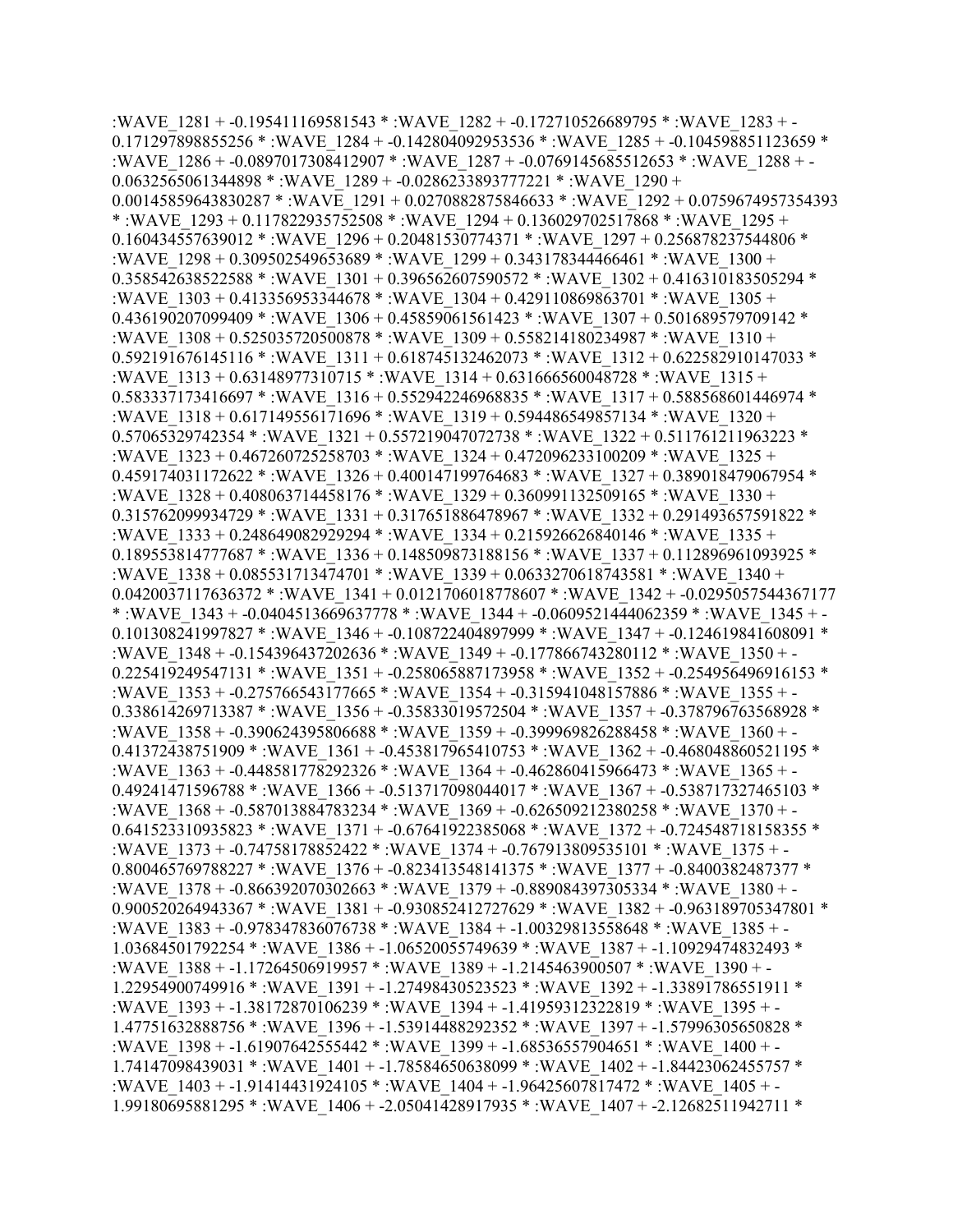:WAVE\_1408 + -2.16969939976035 \* :WAVE\_1409 + -2.19595642797572 \* :WAVE\_1410 + - 2.23775442954503 \* :WAVE\_1411 + -2.27659578703762 \* :WAVE\_1412 + -2.28828939538726 \* :WAVE\_1413 + -2.31315725287998 \* :WAVE\_1414 + -2.35141440739192 \* :WAVE\_1415 + - 2.35884185672195 \* :WAVE\_1416 + -2.35282439094774 \* :WAVE\_1417 + -2.35787845849436 \* :WAVE\_1418 + -2.36070597032254 \* :WAVE\_1419 + -2.35260842338672 \* :WAVE\_1420 + - 2.34836665673526 \* :WAVE\_1421 + -2.34179030061623 \* :WAVE\_1422 + -2.33022582611399 \* :WAVE\_1423 + -2.30427955909068 \* :WAVE\_1424 + -2.27481049802787 \* :WAVE\_1425 + - 2.24599035078949 \* :WAVE\_1426 + -2.21106283443165 \* :WAVE\_1427 + -2.16347163411283 \* :WAVE\_1428 + -2.11073153914877 \* :WAVE\_1429 + -2.05126138728486 \* :WAVE\_1430 + - 1.99791708801286 \* :WAVE\_1431 + -1.94615584970703 \* :WAVE\_1432 + -1.88233988629001 \* :WAVE\_1433 + -1.80842435312143 \* :WAVE\_1434 + -1.75296617457389 \* :WAVE\_1435 + - 1.71729477947679 \* :WAVE\_1436 + -1.65710668923315 \* :WAVE\_1437 + -1.56744633052097 \* :WAVE\_1438 + -1.51346425730027 \* :WAVE\_1439 + -1.46689099742215 \* :WAVE\_1440 + - 1.39444813649148 \* :WAVE\_1441 + -1.34377232674188 \* :WAVE\_1442 + -1.29430841070238 \* :WAVE\_1443 + -1.22358063812144 \* :WAVE\_1444 + -1.15385136886358 \* :WAVE\_1445 + - 1.10694967572102 \* :WAVE\_1446 + -1.07883383097034 \* :WAVE\_1447 + -1.00670792242771 \* :WAVE\_1448 + -0.899803637626035 \* :WAVE\_1449 + -0.844009668321647 \* :WAVE\_1450 + -0.805680273673391 \* :WAVE\_1451 + -0.738758739926924 \* :WAVE\_1452 + -0.705376058968863 \* :WAVE\_1453 + -0.69520966818468 \* :WAVE\_1454 + -0.62979439127117 \* :WAVE\_1455 + -0.551481446569445 \* :WAVE\_1456 + -0.509970191583861 \* :WAVE\_1457 + -0.450695028934593 \* :WAVE\_1458 + -0.378210826091718 \* :WAVE\_1459 + -0.341154854765044 \* :WAVE\_1460 + - 0.30531093942943 \* :WAVE\_1461 + -0.259603055488442 \* :WAVE\_1462 + -0.201860678991045 \* :WAVE\_1463 + -0.158840703521644 \* :WAVE\_1464 + -0.113398883113066 \* :WAVE\_1465 + - 0.0639967255261903 \* :WAVE\_1466 + -0.0237063203042802 \* :WAVE\_1467 + 0.0164118746453769 \* :WAVE  $1468 + 0.0619224568006457$  \* :WAVE  $1469 + 0.1011669343672$  \* :WAVE  $1470 +$ 0.131446009732582 \* :WAVE\_1471 + 0.179171468618751 \* :WAVE\_1472 + 0.23766162720707 \* :WAVE\_1473 + 0.279427075217097 \* :WAVE\_1474 + 0.324685057052285 \* :WAVE\_1475 + 0.36479706628617 \* :WAVE\_1476 + 0.401332529965548 \* :WAVE\_1477 + 0.417507533807663 \* :WAVE\_1478 + 0.45279597729628 \* :WAVE\_1479 + 0.485205310391833 \* :WAVE\_1480 + 0.500750645051471 \*: WAVE\_1481 + 0.527580992770175 \*: WAVE\_1482 + 0.557824435064868 \* :WAVE\_1483 + 0.589570583176158 \* :WAVE\_1484 + 0.625981617254607 \* :WAVE\_1485 + 0.651910270627325 \* :WAVE\_1486 + 0.679849205874536 \* :WAVE\_1487 + 0.715641119822265 \* :WAVE\_1488 + 0.750553840961319 \* :WAVE\_1489 + 0.782375784476442 \* :WAVE\_1490 + 0.789367713393588 \* :WAVE\_1491 + 0.797748198973617 \* :WAVE\_1492 + 0.830481322796845 \* :WAVE\_1493 + 0.851799443248078 \* :WAVE\_1494 + 0.871463885841848 \* :WAVE\_1495 + 0.895352578952809 \* :WAVE\_1496 + 0.908820766333104 \* :WAVE\_1497 + 0.931781931631363 \* :WAVE\_1498 + 0.940798660485518 \* :WAVE\_1499 + 0.930144393783506 \* :WAVE\_1500 +  $0.948203527508956 * :$ WAVE  $1501 + 0.97320310956402 * :$ WAVE  $1502 + 0.990253541844547 *$ :WAVE\_1503 + 1.01210984637623 \* :WAVE\_1504 + 1.00891260906521 \* :WAVE\_1505 + 0.997009713742667 \* :WAVE\_1506 + 1.00396204512774 \* :WAVE\_1507 + 1.01898228535353 \* :WAVE\_1508 + 1.02577217344928 \* :WAVE\_1509 + 1.01940568625163 \* :WAVE\_1510 + 1.0196657056891 \* :WAVE\_1511 + 1.01381772805503 \* :WAVE\_1512 + 0.995016764664054 \* :WAVE\_1513 + 0.994498465448541 \* :WAVE\_1514 + 0.998437751252294 \* :WAVE\_1515 + 1.00970135512913 \* :WAVE\_1516 + 1.00718563623938 \* :WAVE\_1517 + 1.01848798058375 \* :WAVE\_1518 + 1.0090208570719 \* :WAVE\_1519 + 0.961830416166051 \* :WAVE\_1520 + 0.954588044769209 \* :WAVE\_1521 + 0.969692406639227 \* :WAVE\_1522 + 0.969560444626764 \* :WAVE\_1523 + 0.979314036337126 \* :WAVE\_1524 + 0.977741886386903 \* :WAVE\_1525 + 0.956223469854143 \* :WAVE\_1526 + 0.948918700730821 \* :WAVE\_1527 + 0.951909370703086 \* :WAVE\_1528 + 0.949731885941891 \* :WAVE\_1529 + 0.955119177678061 \* :WAVE\_1530 + 0.946028525359051 \*: WAVE\_1531 + 0.917034332609906 \*: WAVE\_1532 + 0.907287355147613 \* :WAVE\_1533 + 0.911031195901065 \* :WAVE\_1534 + 0.899788972002049 \* :WAVE\_1535 +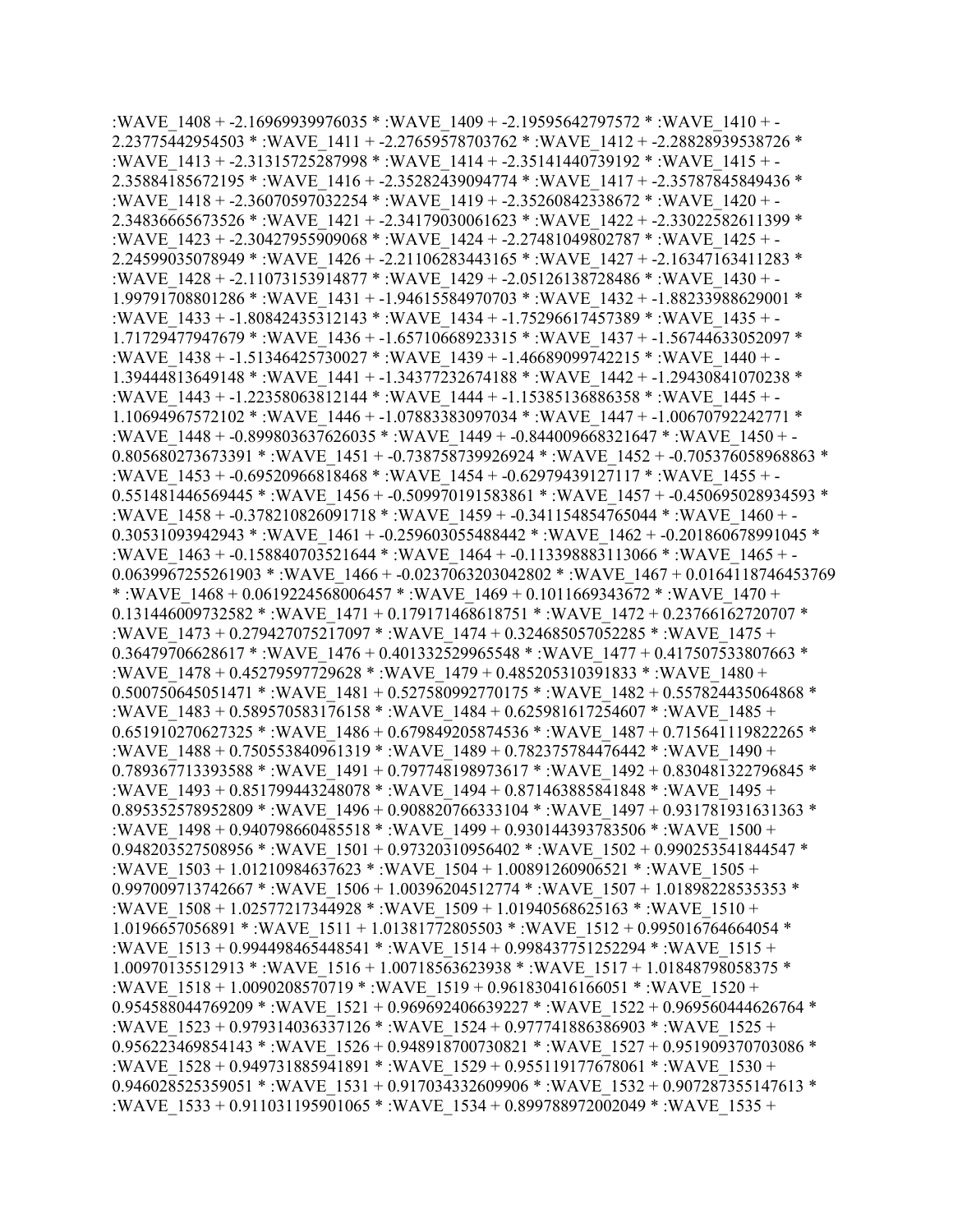0.886155061226841 \* :WAVE\_1536 + 0.869026956067415 \* :WAVE\_1537 + 0.856200264321037 \* :WAVE\_1538 + 0.841879420159341 \* :WAVE\_1539 + 0.822169784518526 \* :WAVE\_1540 + 0.81428440084989 \* :WAVE\_1541 + 0.821485789448068 \* :WAVE\_1542 + 0.816237504240503 \* :WAVE\_1543 + 0.802343228639649 \* :WAVE\_1544 + 0.793927982156858 \* :WAVE\_1545 + 0.782208979517619 \* :WAVE\_1546 + 0.766435120978362 \* :WAVE\_1547 + 0.747718728542361 \* :WAVE\_1548 + 0.745454612326593 \* :WAVE\_1549 + 0.751769273603018 \* :WAVE\_1550 + 0.731719988217604 \* :WAVE\_1551 + 0.707559942439493 \* :WAVE\_1552 + 0.706301909202824 \* :WAVE\_1553 + 0.70198457963608 \* :WAVE\_1554 + 0.671464185457809 \* :WAVE\_1555 + 0.647180922508446 \* :WAVE\_1556 + 0.64160893483492 \* :WAVE\_1557 + 0.609407410494874 \* :WAVE\_1558 + 0.579323361838341 \* :WAVE\_1559 + 0.595428585995439 \* :WAVE\_1560 + 0.596406154842481 \* :WAVE\_1561 + 0.55869437471146 \* :WAVE\_1562 + 0.534009990702045 \* :WAVE\_1563 + 0.538453937134839 \* :WAVE\_1564 + 0.535467023264661 \* :WAVE\_1565 + 0.520526807796508 \* :WAVE\_1566 + 0.514119896898648 \* :WAVE\_1567 + 0.496653773556718 \* :WAVE\_1568 + 0.469149323586111 \* :WAVE\_1569 + 0.466143263045088 \* :WAVE\_1570 +  $0.476799200062755$  \* :WAVE  $1571 + 0.453967850749728$  \* :WAVE  $1572 + 0.429912660425949$  \* :WAVE\_1573 + 0.427291223064681 \* :WAVE\_1574 + 0.414571213092768 \* :WAVE\_1575 + 0.416778061171655 \* :WAVE\_1576 + 0.420763286554301 \* :WAVE\_1577 + 0.403544136234974 \* :WAVE\_1578 + 0.403498445277564 \* :WAVE\_1579 + 0.411258800228278 \* :WAVE\_1580 + 0.4070372453835 \* :WAVE\_1581 + 0.396716081913068 \* :WAVE\_1582 + 0.37897849517492 \* :WAVE\_1583 + 0.357427676459578 \* :WAVE\_1584 + 0.344782800732709 \* :WAVE\_1585 + 0.352637710105099 \* :WAVE\_1586 + 0.361077794758006 \* :WAVE\_1587 + 0.365709877733098 \* :WAVE\_1588 + 0.374415874911731 \* :WAVE\_1589 + 0.382824396501121 \* :WAVE\_1590 + 0.399457411750663 \* :WAVE\_1591 + 0.401547696151714 \* :WAVE\_1592 + 0.388946201607864 \* :WAVE\_1593 + 0.397614160724046 \* :WAVE\_1594 + 0.405848633085181 \* :WAVE\_1595 + 0.401130376802425 \* :WAVE\_1596 + 0.408687512270695 \* :WAVE\_1597 + 0.412375386397988 \* :WAVE\_1598 + 0.396042580652689 \* :WAVE\_1599 + 0.408448825367786 \* :WAVE\_1600 + 0.438129784081409 \* :WAVE\_1601 + 0.436109483784712 \* :WAVE\_1602 + 0.435490004508187 \* :WAVE\_1603 + 0.43851330281703 \* :WAVE\_1604 + 0.435462932018464 \* :WAVE\_1605 + 0.433862274483662 \* :WAVE\_1606 + 0.417690889950599 \* :WAVE\_1607 + 0.414989835368987 \* :WAVE\_1608 + 0.42146016948343 \* :WAVE\_1609 + 0.408846896464395 \* :WAVE\_1610 + 0.433486172642223 \* :WAVE\_1611 + 0.478369339513351 \* :WAVE\_1612 + 0.477716086128677 \* :WAVE\_1613 + 0.471747332081255 \* :WAVE\_1614 + 0.479361027421443 \* :WAVE\_1615 + 0.473959559125255 \* :WAVE\_1616 + 0.483432981196091 \* :WAVE\_1617 + 0.523233803152503 \* :WAVE\_1618 + 0.547325914350075 \* :WAVE\_1619 + 0.551924209332197 \* :WAVE\_1620 + 0.558518235182482 \* :WAVE\_1621 + 0.563048095893053 \* :WAVE\_1622 + 0.574164509915504 \* :WAVE\_1623 + 0.590164555946198 \* :WAVE\_1624 + 0.613177842222559 \* :WAVE\_1625 + 0.619927878661597 \* :WAVE\_1626 + 0.594557102675041 \* :WAVE\_1627 + 0.592871328794234 \* :WAVE\_1628 + 0.60710870968524 \* :WAVE\_1629 + 0.600446481510905 \* :WAVE\_1630 + 0.590037268080158 \* :WAVE\_1631 + 0.61047661387227 \* :WAVE\_1632 + 0.640788470717039 \* :WAVE\_1633 + 0.62378316495728 \* :WAVE\_1634 + 0.619654666076141 \* :WAVE\_1635 + 0.631758742165797 \* :WAVE\_1636 + 0.613767706329482 \* :WAVE\_1637 + 0.613709048847805 \* :WAVE\_1638 + 0.640179976834866 \* :WAVE\_1639 + 0.658062659149744 \* :WAVE\_1640 + 0.637230027108973 \* :WAVE\_1641 + 0.609577000985305 \* :WAVE\_1642 + 0.601866210287925 \* :WAVE\_1643 + 0.597311618502467 \* :WAVE\_1644 + 0.606539475817205 \* :WAVE\_1645 + 0.62350847111444 \* :WAVE\_1646 + 0.636653737945863 \* :WAVE\_1647 + 0.637494795077087 \* :WAVE\_1648 + 0.623448583868991 \* :WAVE\_1649 + 0.625292110813334 \* :WAVE\_1650 + 0.642670921994727 \* :WAVE\_1651 + 0.650093174283835 \* :WAVE\_1652 + 0.659687478826396 \* :WAVE\_1653 + 0.681027996300455 \* :WAVE\_1654 + 0.687431085672281 \* :WAVE\_1655 + 0.674915069664012 \* :WAVE\_1656 + 0.68376817613679 \* :WAVE\_1657 + 0.705759752557138 \* :WAVE\_1658 + 0.710184440142443 \* :WAVE\_1659 + 0.719813288531412 \* :WAVE\_1660 + 0.741602406325035 \* :WAVE 1661 + 0.737880827859562 \* :WAVE\_1662 + 0.724008764042755 \*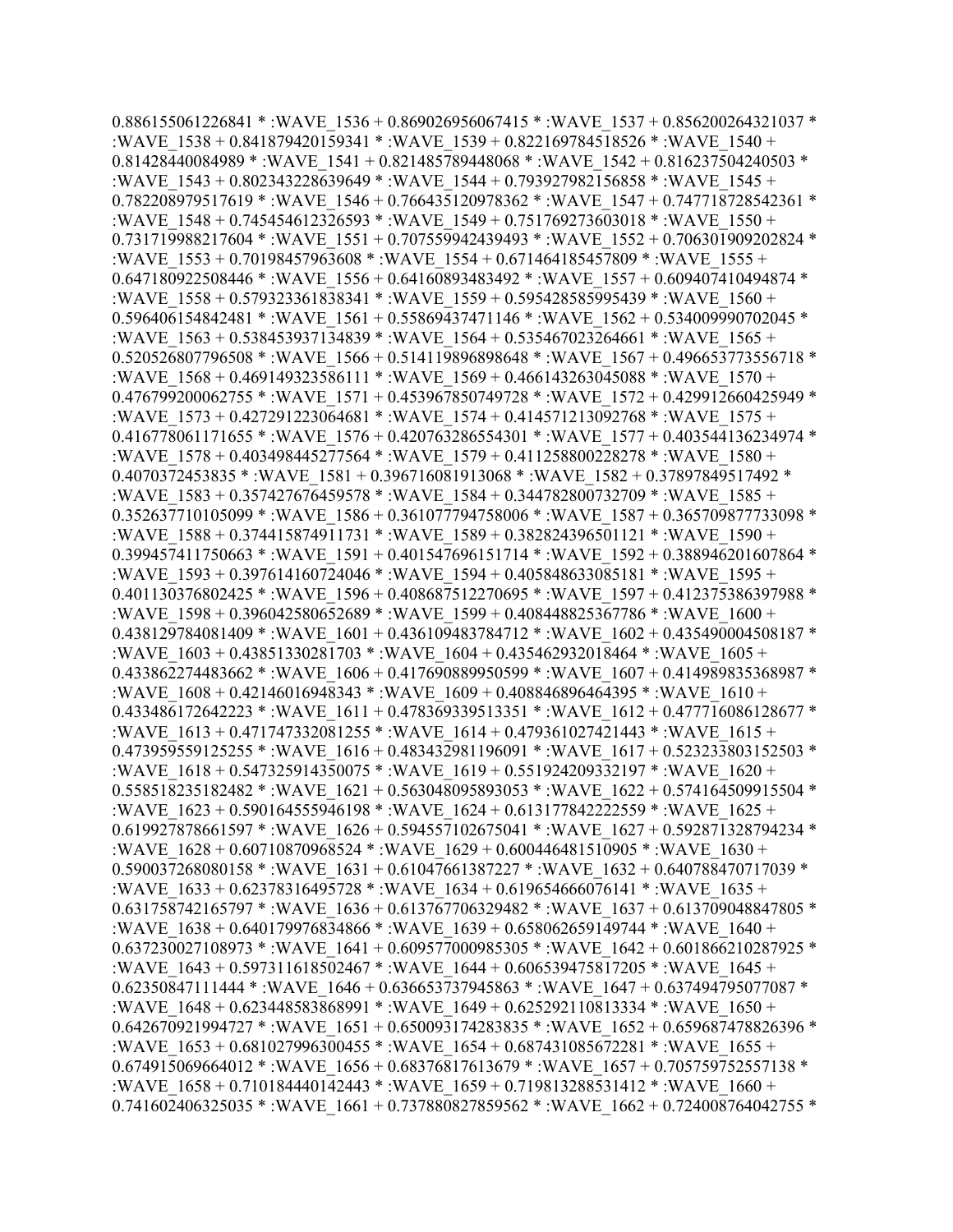:WAVE\_1663 + 0.749786930278452 \* :WAVE\_1664 + 0.77015435985403 \* :WAVE\_1665 + 0.746952749499304 \* :WAVE\_1666 + 0.745992226016105 \* :WAVE\_1667 + 0.779927339001619 \* :WAVE\_1668 + 0.768515246917313 \* :WAVE\_1669 + 0.747484924744187 \* :WAVE\_1670 + 0.780044194257297 \* :WAVE\_1671 + 0.778312891345926 \* :WAVE\_1672 + 0.753170661184863 \* :WAVE\_1673 + 0.777414245122208 \* :WAVE\_1674 + 0.774939578397003 \* :WAVE\_1675 + 0.747150122744594 \* :WAVE\_1676 + 0.78738179661283 \* :WAVE\_1677 + 0.842249030327668 \* :WAVE\_1678 + 0.858054710166972 \* :WAVE\_1679 + 0.877202998077906 \* :WAVE\_1680 + 0.868825698941011 \* :WAVE\_1681 + 0.835348945539548 \* :WAVE\_1682 + 0.833018600489302 \* :WAVE\_1683 + 0.845735813640997 \* :WAVE\_1684 + 0.864447226617861 \* :WAVE\_1685 + 0.862321663578222 \* :WAVE\_1686 + 0.840136914533443 \* :WAVE\_1687 + 0.838399121617415 \* :WAVE\_1688 + 0.827040656754345 \* :WAVE\_1689 + 0.800484997687899 \* :WAVE\_1690 + 0.783608028973317 \* :WAVE\_1691 + 0.778440493901227 \* :WAVE\_1692 + 0.777945798051299 \* :WAVE\_1693 + 0.782079047188254 \* :WAVE\_1694 + 0.78640476058077 \* :WAVE\_1695 + 0.771648675029159 \* :WAVE\_1696 + 0.753189621535204 \* :WAVE\_1697 + 0.746871723590153 \* :WAVE\_1698 + 0.761907191033591 \* :WAVE\_1699 + 0.748660664985435 \* :WAVE\_1700 + 0.700410432671346 \* :WAVE\_1701 + 0.69810473323091 \* :WAVE\_1702 + 0.730028861365447 \* :WAVE\_1703 + 0.709096397208644 \* :WAVE\_1704 + 0.702048809595678 \* :WAVE\_1705 + 0.686921009890175 \* :WAVE\_1706 + 0.611767871438699 \* :WAVE\_1707 + 0.592601046890641 \* :WAVE\_1708 + 0.634481859974004 \* :WAVE\_1709 + 0.626388342256748 \* :WAVE\_1710 + 0.611354495722538 \* :WAVE\_1711 + 0.624835554952751 \* :WAVE\_1712 + 0.612502580201401 \* :WAVE\_1713 + 0.602071225262184 \* :WAVE\_1714 + 0.622387390929998 \* :WAVE\_1715 + 0.606865307627101 \* :WAVE\_1716 + 0.575153436418558 \* :WAVE\_1717 + 0.583699702733336 \* :WAVE\_1718 + 0.607968838806294 \* :WAVE\_1719 + 0.6298208705239 \* :WAVE\_1720 + 0.641296805160152 \* :WAVE\_1721 + 0.640978421233167 \* :WAVE\_1722 + 0.610520791814549 \* :WAVE\_1723 + 0.575587140260428 \* :WAVE\_1724 + 0.583867961872237 \* :WAVE\_1725 + 0.578662830174788 \* :WAVE\_1726 + 0.557535676031319 \* :WAVE\_1727 + 0.584579282069914 \* :WAVE\_1728 + 0.615454452739786 \* :WAVE\_1729 + 0.60544854510306 \* :WAVE\_1730 + 0.589235664835973 \* :WAVE\_1731 + 0.554414582071163 \* :WAVE\_1732 + 0.495754997141189 \* :WAVE\_1733 + 0.488981705250205 \* :WAVE\_1734 + 0.522112087679753 \* :WAVE\_1735 + 0.524762866737396 \* :WAVE\_1736 + 0.511529690816384 \* :WAVE\_1737 + 0.483893734495593 \* :WAVE\_1738 + 0.439689094833797 \* :WAVE\_1739 + 0.428686131619696 \* :WAVE\_1740 + 0.448871846202831 \* :WAVE\_1741 + 0.448974045235936 \* :WAVE\_1742 + 0.444539953099336 \* :WAVE\_1743 + 0.470983434912132 \* :WAVE\_1744 + 0.454253273963998 \* :WAVE\_1745 + 0.403218374930403 \* :WAVE\_1746 + 0.392033393724095 \* :WAVE\_1747 + 0.363148102417505 \* :WAVE\_1748 + 0.347893262223448 \* :WAVE\_1749 + 0.388119004529642 \* :WAVE\_1750 + 0.393200443856773 \* :WAVE\_1751 + 0.376856106249702 \* :WAVE\_1752 + 0.370558175503644 \* :WAVE\_1753 + 0.36309876724883 \* :WAVE\_1754 + 0.342657673976709 \* :WAVE\_1755 + 0.29815944682269 \* :WAVE\_1756 + 0.28536563776382 \* :WAVE\_1757 + 0.289225569697193 \* :WAVE\_1758 + 0.292013053887416 \* :WAVE\_1759 + 0.308010006778344 \* :WAVE\_1760 + 0.292689729473291 \*: WAVE\_1761 + 0.259649886895419 \*: WAVE\_1762 + 0.280925704253129 \* :WAVE\_1763 + 0.306996704009421 \* :WAVE\_1764 + 0.315616599155191 \* :WAVE\_1765 + 0.333790361691081 \* :WAVE\_1766 + 0.286994050183071 \* :WAVE\_1767 + 0.232078427837486 \* :WAVE\_1768 + 0.223270023502513 \* :WAVE\_1769 + 0.188917261109374 \* :WAVE\_1770 + 0.183749778027454 \* :WAVE\_1771 + 0.223277908384511 \* :WAVE\_1772 + 0.242320742013855 \* :WAVE\_1773 + 0.242149588471816 \* :WAVE\_1774 + 0.217069591870296 \* :WAVE\_1775 + 0.169843882549282 \* :WAVE\_1776 + 0.153565923307083 \* :WAVE\_1777 + 0.180048832309261 \* :WAVE\_1778 + 0.20790819351106 \* :WAVE\_1779 + 0.213460910248472 \* :WAVE\_1780 + 0.151558716208926 \* :WAVE\_1781 + 0.138031906967508 \* :WAVE\_1782 + 0.187338882711827 \* :WAVE\_1783 + 0.175561100553502 \* :WAVE\_1784 + 0.135535453822135 \* :WAVE\_1785 + 0.13392805106584 \* :WAVE\_1786 + 0.114557848653005 \* :WAVE\_1787 + 0.106945981964869 \* :WAVE\_1788 + 0.155884018153838 \* :WAVE\_1789 + 0.13632331554589 \* :WAVE\_1790 +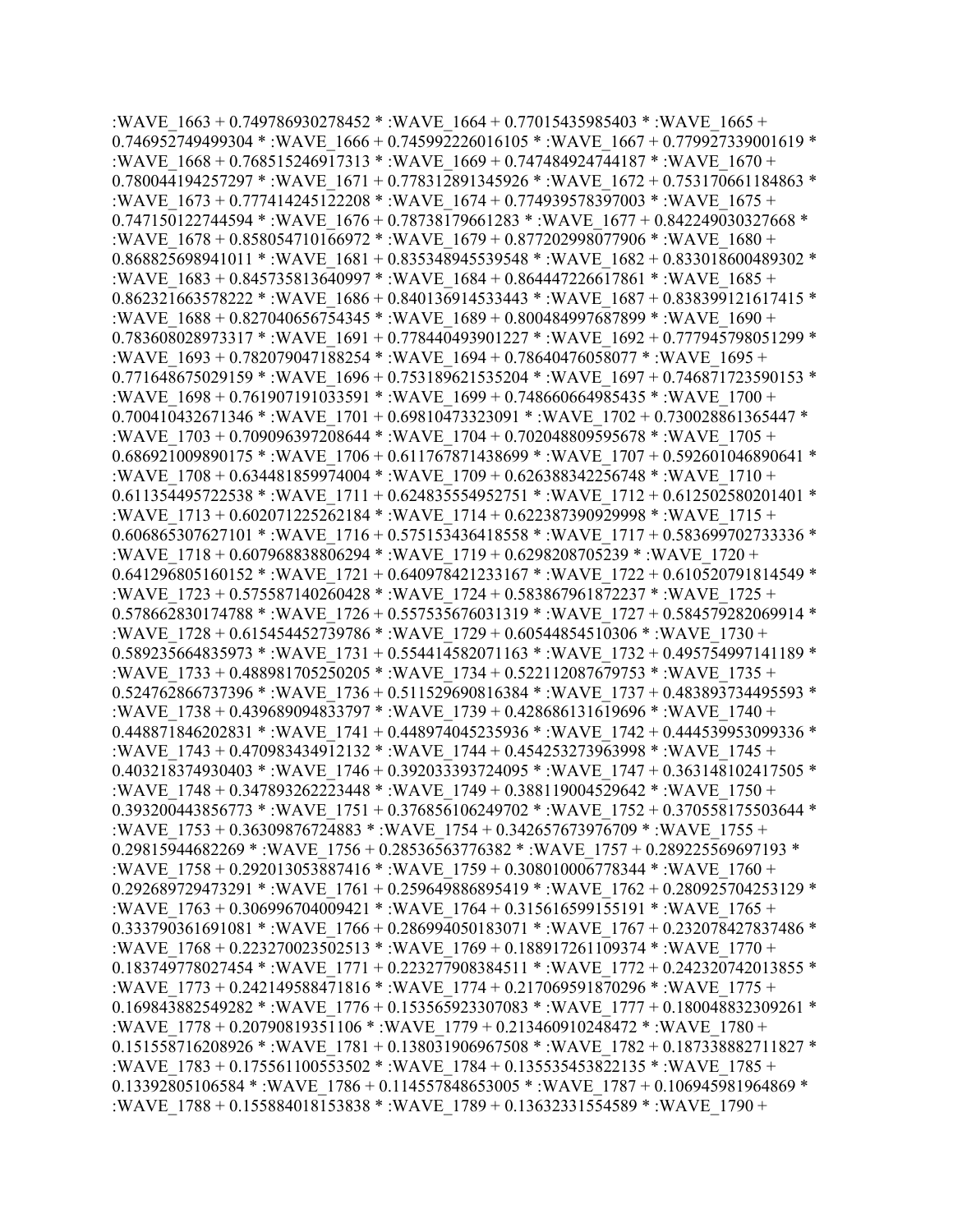0.0434024129598115 \* :WAVE\_1791 + 0.0445934148659587 \* :WAVE\_1792 + 0.0807230954596228 \* :WAVE\_1793 + 0.0686724401122669 \* :WAVE\_1794 + 0.0971165565744177 \* :WAVE\_1795 + 0.0701919188282758 \*: WAVE\_1796 + 0.00357730959442151 \*: WAVE\_1797 +  $0.00872244961163409 * :WAVE 1798 + 0.00643830075661001 * :WAVE 1799 +$ 0.00524208870195397 \* :WAVE\_1800 + 0.0558769267555745 \* :WAVE\_1801 + 0.161334118023009 \* :WAVE\_1802 + 0.187851524154596 \* :WAVE\_1803 + 0.320836921520965 \* :WAVE\_1804 + 0.414095093889866 \* :WAVE\_1805 + 0.487585237961312 \* :WAVE\_1806 + 0.511107431701722 \* :WAVE\_1807 + 0.590333254100166 \* :WAVE\_1808 + 0.626668657061388 \* :WAVE\_1809 + 0.603380867322851 \* :WAVE\_1810 + 0.654351533588949 \* :WAVE\_1811 + 0.835141296921566 \* :WAVE\_1812 + 0.926176350226605 \* :WAVE\_1813 + 0.944479275944456 \* :WAVE\_1814 + 0.904257963911781 \* :WAVE\_1815 + 0.925995073642841 \* :WAVE\_1816 + 0.901113158958651 \* :WAVE\_1817 + 0.862903773235481 \* :WAVE\_1818 + 0.918973065178797 \* :WAVE\_1819 + 1.00458376358094 \* :WAVE\_1820 + 0.966191573338767 \* :WAVE\_1821 + 0.906260665402803 \* :WAVE\_1822 + 0.930220510258993 \* :WAVE\_1823 + 1.03294237110788 \* :WAVE\_1824 + 1.03509287128439 \* :WAVE\_1825 + 1.04006824192371 \* :WAVE\_1826 + 1.13270541598963 \* :WAVE\_1827 + 1.11909698987009 \* :WAVE\_1828 + 1.0892664523907 \* :WAVE\_1829 + 1.10549478546914 \* :WAVE\_1830 + 1.13355418635575 \* :WAVE\_1831 + 1.15579504126775 \* :WAVE\_1832 + 1.18332889609003 \* :WAVE\_1833 + 1.19250505025902 \* :WAVE\_1834 + 1.20685577340241 \* :WAVE\_1835 + 1.19108726252212 \* :WAVE\_1836 + 1.17014529284557 \* :WAVE\_1837 + 1.22054778298405 \* :WAVE\_1838 + 1.21101585368999 \* :WAVE\_1839 + 1.18378565384869 \* :WAVE\_1840 + 1.18962133386278 \* :WAVE\_1841 + 1.18423430799564 \* :WAVE\_1842 + 1.15800344886363 \* :WAVE\_1843 + 1.13751357275356 \* :WAVE\_1844 + 1.16281596656866 \* :WAVE\_1845 + 1.14086445706268 \* :WAVE\_1846 + 1.11263813444085 \* :WAVE\_1847 + 1.10645195179513 \* :WAVE\_1848 + 1.03972136315971 \* :WAVE\_1849 + 1.00918968520682 \* :WAVE\_1850 + 0.987566569299523 \* :WAVE\_1851 + 0.958626356208459 \* :WAVE\_1852 + 0.917613433587796 \* :WAVE\_1853 + 0.904090201444417 \* :WAVE\_1854 + 0.913757766822722 \* :WAVE\_1855 + 0.856275250954698 \* :WAVE\_1856 + 0.816462808107354 \* :WAVE\_1857 + 0.857785435529524 \* :WAVE\_1858 + 0.836140238447221 \* :WAVE\_1859 + 0.692973895419951 \* :WAVE\_1860 + 0.620961518720169 \* :WAVE\_1861 + 0.567617508886489 \* :WAVE\_1862 + 0.511841099401829 \* :WAVE\_1863 + 0.468349262551247 \* :WAVE\_1864 + 0.4385145029188 \* :WAVE\_1865 + 0.385099541203932 \* :WAVE\_1866 + 0.268632157451505 \* :WAVE\_1867 + 0.158867343579117 \* :WAVE\_1868 + 0.0972548561303178 \* :WAVE\_1869 +  $0.0359950608244696$  \* :WAVE  $1870 + 0.00512406091102548$  \* :WAVE  $1871 + -$ 0.0605198898172053 \* :WAVE\_1872 + -0.123016177025408 \* :WAVE\_1873 + -0.222171293786684 \* :WAVE\_1874 + -0.389978869308238 \* :WAVE\_1875 + -0.529416852740222 \* :WAVE\_1876 + - 0.671387312282351 \* :WAVE\_1877 + -0.757978033239465 \* :WAVE\_1878 + -0.879492329021042 \* :WAVE\_1879 + -0.940090625211178 \* :WAVE\_1880 + -1.1218825558203 \* :WAVE\_1881 + - 1.47420297931753 \* :WAVE\_1882 + -1.67940500766531 \* :WAVE\_1883 + -1.83493593103451 \* :WAVE\_1884 + -2.00271906025129 \* :WAVE\_1885 + -2.04497994098744 \* :WAVE\_1886 + - 2.10158540293663 \* :WAVE\_1887 + -2.19376812274722 \* :WAVE\_1888 + -2.29916296104321 \* :WAVE\_1889 + -2.45108475920765 \* :WAVE\_1890 + -2.63462243411717 \* :WAVE\_1891 + - 2.77438392169291 \* :WAVE\_1892 + -2.99502827502536 \* :WAVE\_1893 + -3.15921223559306 \* :WAVE\_1894 + -3.19359334875561 \* :WAVE\_1895 + -3.26011716890748 \* :WAVE\_1896 + - 3.40373169802946 \* :WAVE\_1897 + -3.34237545420711 \* :WAVE\_1898 + -3.51199780311596 \* :WAVE\_1899 + -3.99384597586252 \* :WAVE\_1900 + -3.86427501404489 \* :WAVE\_1901 + - 3.34413626865103 \* :WAVE\_1902 + -3.2628012220172 \* :WAVE\_1903 + -3.04645454225466 \* :WAVE\_1904 + -2.74150961549478 \* :WAVE\_1905 + -2.79312887464934 \* :WAVE\_1906 + - 2.8048046749061 \* :WAVE\_1907 + -2.54113587531675 \* :WAVE\_1908 + -2.1021976207814 \* :WAVE\_1909 + -2.09467845127836 \* :WAVE\_1910 + -2.66638048842999 \* :WAVE\_1911 + - 2.79648881969452 \* :WAVE\_1912 + -2.86162779942721 \* :WAVE\_1913 + -2.89883774312492 \* :WAVE\_1914 + -2.89963198187561 \* :WAVE\_1915 + -2.78787039997704 \* :WAVE\_1916 + -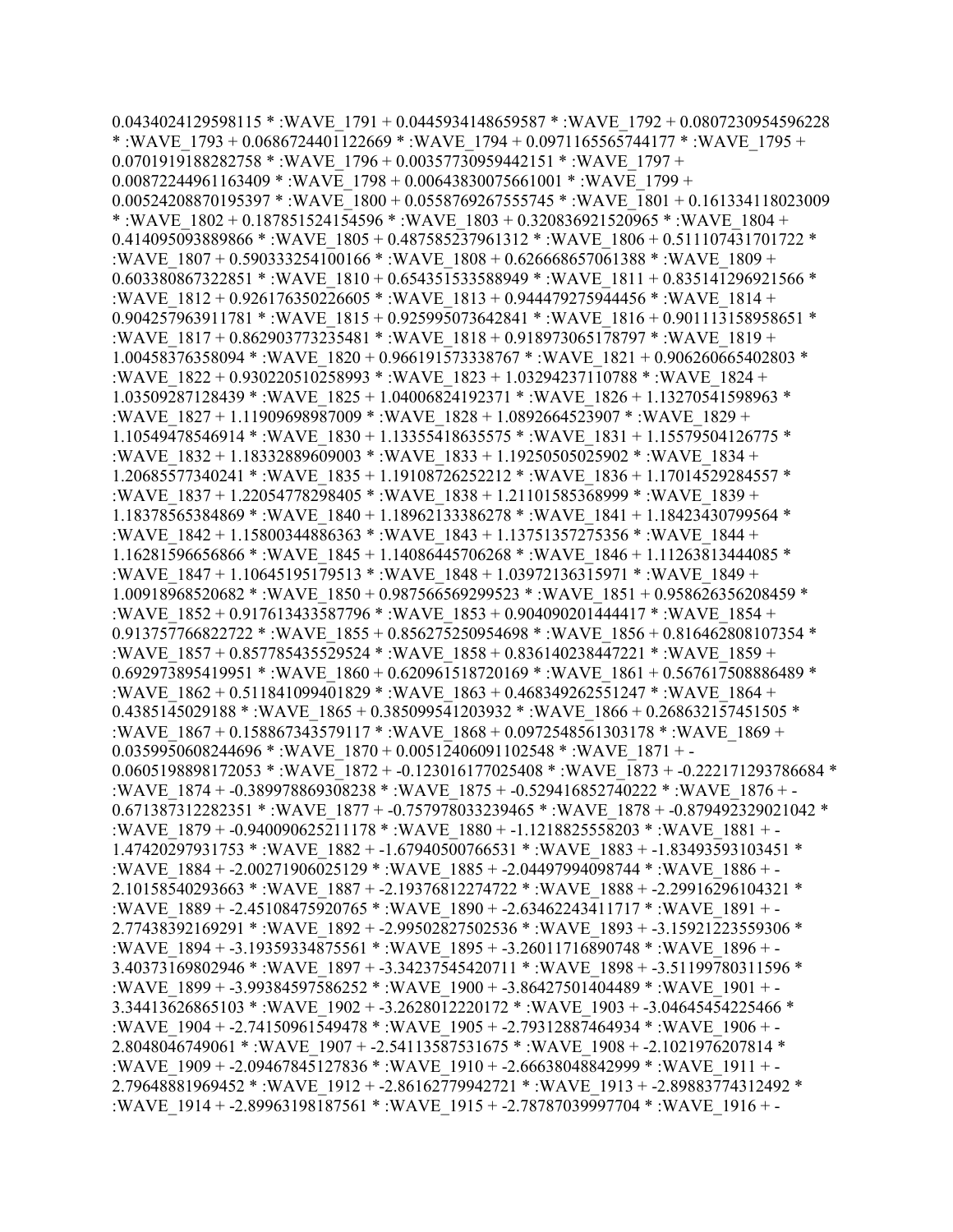2.45526897358167 \* :WAVE\_1917 + -2.30430970078441 \* :WAVE\_1918 + -1.9847555916717 \* :WAVE\_1919 + -1.99572376457761 \* :WAVE\_1920 + -1.98524896610844 \* :WAVE\_1921 + - 2.41481965406052 \* :WAVE\_1922 + -2.19593946877356 \* :WAVE\_1923 + -1.48401302076998 \* :WAVE\_1924 + -1.29846568972082 \* :WAVE\_1925 + -0.920086764228343 \* :WAVE\_1926 + -  $0.824966629289433 * :WAVE$  1927 + -1.5125064582879 \* :WAVE 1928 + -1.6501146973678 \* :WAVE\_1929 + -1.45663048302356 \* :WAVE\_1930 + -1.37703517129049 \* :WAVE\_1931 + - 1.29595404808074 \* :WAVE\_1932 + -0.983640408220304 \* :WAVE\_1933 + -0.914237858392799 \* :WAVE\_1934 + -1.1640303282144 \* :WAVE\_1935 + -1.11079216988467 \* :WAVE\_1936 + - 0.862614010072981 \* :WAVE\_1937 + -0.78999171266526 \* :WAVE\_1938 + -0.718364523522413 \* :WAVE\_1939 + -0.584126970496286 \* :WAVE\_1940 + -0.427158416486518 \* :WAVE\_1941 + - 0.526746362885826 \* :WAVE\_1942 + -0.368477590983998 \* :WAVE\_1943 + -0.042298096856913 \* :WAVE\_1944 + 0.205678332994884 \* :WAVE\_1945 + 0.47368125084705 \* :WAVE\_1946 + 0.711720841778437 \* :WAVE\_1947 + 0.918103553296974 \* :WAVE\_1948 + 1.21231763759199 \* :WAVE\_1949 + 1.66689325390395 \* :WAVE\_1950 + 1.87693018700019 \* :WAVE\_1951 + 2.17952977593511 \* :WAVE\_1952 + 2.22793574490012 \* :WAVE\_1953 + 2.09032055969381 \* :WAVE\_1954 + 1.43753552347009 \* :WAVE\_1955 + 1.44524915436821 \* :WAVE\_1956 + 1.56307533720337 \* :WAVE\_1957 + 1.71770807817326 \* :WAVE\_1958 + 2.43934333548409 \* :WAVE\_1959 + 2.5860837041203 \* :WAVE\_1960 + 2.14784448433661 \* :WAVE\_1961 + 2.22738214330212 \* :WAVE\_1962 + 2.5127048457639 \* :WAVE\_1963 + 2.59074696358807 \* :WAVE\_1964 + 2.68893874221836 \* :WAVE\_1965 + 3.01426224155646 \* :WAVE\_1966 + 3.20908312707358 \* :WAVE\_1967 + 3.23462899911006 \* :WAVE\_1968 + 3.23261254767316 \* :WAVE\_1969 + 3.1797927709906 \* :WAVE\_1970 + 3.37073037273716 \* :WAVE\_1971 + 3.66402227455741 \* :WAVE\_1972 + 3.72906664251957 \* :WAVE\_1973 + 3.85093703088706 \* :WAVE\_1974 + 4.04184635096293 \* :WAVE\_1975 + 4.28212932067611 \* :WAVE\_1976 + 4.1569587368842 \* :WAVE\_1977 + 3.92548121236157 \* :WAVE\_1978 + 3.64660723284159 \* :WAVE\_1979 + 3.61070478156755 \* :WAVE\_1980 + 3.29365541141494 \* :WAVE\_1981 + 3.22869121867078 \* :WAVE\_1982 + 3.56422876743014 \* :WAVE\_1983 + 3.80606216375057 \* :WAVE\_1984 + 4.0967651573722 \* :WAVE\_1985 + 4.15010133091206 \* :WAVE\_1986 + 4.22229551481711 \* :WAVE\_1987 + 4.26329033080388 \* :WAVE\_1988 + 3.95490595740446 \* :WAVE\_1989 + 3.74402389809623 \* :WAVE\_1990 + 3.84458361312939 \* :WAVE\_1991 + 4.30193239286135 \* :WAVE\_1992 + 4.43984133485346 \* :WAVE\_1993 + 4.64044903050706 \* :WAVE\_1994 + 4.73634428990793 \* :WAVE\_1995 + 4.63468355632572 \* :WAVE\_1996 + 4.63164332112929 \* :WAVE\_1997 + 4.63997028931942 \* :WAVE\_1998 + 4.70218630190161 \* :WAVE\_1999 + 4.99247901459661 \* :WAVE\_2000 + 4.94633507041617 \* :WAVE\_2001 + 4.6830317443237 \* :WAVE\_2002 + 4.44828060816646 \* :WAVE\_2003 + 4.38583203189127 \* :WAVE\_2004 + 4.17985364721728 \* :WAVE\_2005 + 4.13371623569608 \* :WAVE\_2006 + 4.40641910797774 \* :WAVE\_2007 + 4.47148770743121 \* :WAVE\_2008 + 4.46822544695275 \* :WAVE\_2009 + 4.39998450468607 \* :WAVE\_2010 + 4.20752112256422 \* :WAVE\_2011 + 4.18849475770134 \* :WAVE\_2012 + 4.24313986566541 \* :WAVE\_2013 + 4.17031742307212 \* :WAVE\_2014 + 4.08122477146255 \* :WAVE\_2015 + 4.13552394256132 \* :WAVE\_2016 + 4.10565869884629 \* :WAVE\_2017 + 3.93382921350202 \* :WAVE\_2018 + 3.82550546532063 \* :WAVE\_2019 + 3.7346011940165 \* :WAVE\_2020 + 3.75790040816478 \* :WAVE\_2021 + 3.88971648288268 \* :WAVE\_2022 + 3.84235529996683 \* :WAVE\_2023 + 3.7530268206238 \* :WAVE\_2024 + 3.78277501495952 \* :WAVE\_2025 + 3.70919943454912 \* :WAVE\_2026 + 3.68132371753501 \* :WAVE\_2027 + 3.95357318830542 \* :WAVE\_2028 + 3.98467994771251 \* :WAVE\_2029 + 3.92497236200469 \* :WAVE\_2030 + 3.66161148755307 \* :WAVE\_2031 + 3.6172104745847 \* :WAVE\_2032 + 3.62080757292979 \* :WAVE\_2033 + 3.52999185967444 \* :WAVE\_2034 + 3.49235362110679 \* :WAVE\_2035 + 3.36868340714643 \* :WAVE\_2036 + 3.00925332760897 \* :WAVE\_2037 + 2.89828756077702 \* :WAVE\_2038 + 2.97485581797026 \* :WAVE\_2039 + 2.95100506499116 \* :WAVE\_2040 + 2.97075695549982 \* :WAVE\_2041 + 2.95357347042976 \* :WAVE\_2042 + 2.96280869380321 \* :WAVE\_2043 + 2.96435743511037 \*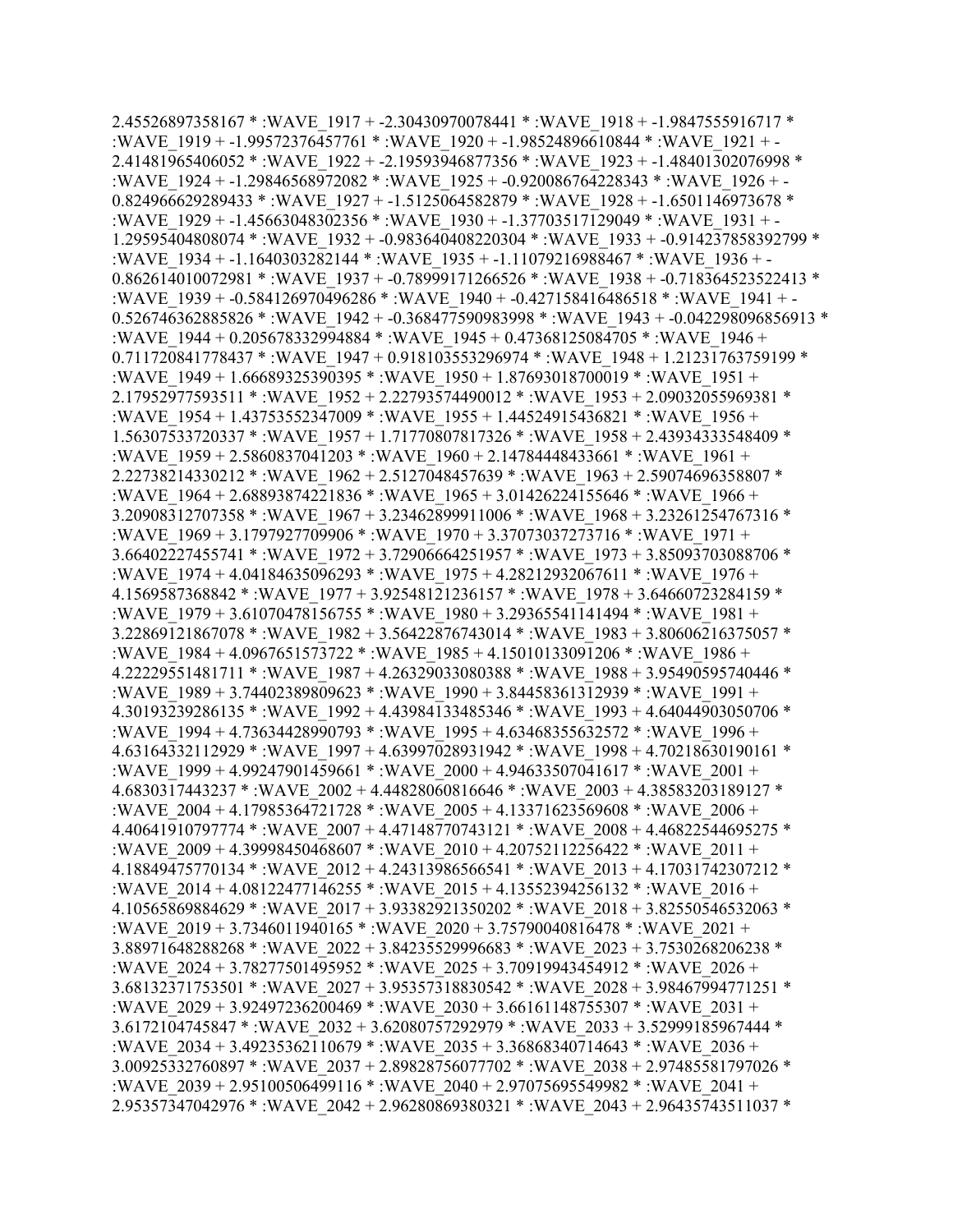:WAVE\_2044 + 2.93572246499044 \* :WAVE\_2045 + 2.97017904677242 \* :WAVE\_2046 + 2.9322252879855 \* :WAVE\_2047 + 2.75272041256898 \* :WAVE\_2048 + 2.69395371381352 \* :WAVE\_2049 + 2.72126897181767 \* :WAVE\_2050 + 2.67210475792988 \* :WAVE\_2051 + 2.66822858749156 \* :WAVE\_2052 + 2.59684098540505 \* :WAVE\_2053 + 2.45769708547569 \* :WAVE\_2054 + 2.29147831386546 \* :WAVE\_2055 + 2.13662356999297 \* :WAVE\_2056 + 1.98087227736488 \* :WAVE\_2057 + 1.93504392020314 \* :WAVE\_2058 + 1.99640569884741 \* :WAVE\_2059 + 1.93490937886465 \* :WAVE\_2060 + 1.8817268016363 \* :WAVE\_2061 + 1.83492857772572 \* :WAVE\_2062 + 1.72797580286787 \* :WAVE\_2063 + 1.66004034959976 \* :WAVE\_2064 + 1.64625210440459 \* :WAVE\_2065 + 1.58275000191626 \* :WAVE\_2066 + 1.52061784008839 \* :WAVE\_2067 + 1.41794082983967 \* :WAVE\_2068 + 1.21925194731883 \* :WAVE\_2069 + 1.14754820256147 \* :WAVE\_2070 + 1.17759170510472 \* :WAVE\_2071 + 1.00492815629477 \* :WAVE\_2072 + 0.856554353588312 \* :WAVE\_2073 + 0.858422316542092 \* :WAVE\_2074 + 0.830484007573262 \* :WAVE\_2075 + 0.827506018834638 \* :WAVE\_2076 + 0.716778143978943 \* :WAVE\_2077 + 0.561454985393749 \* :WAVE\_2078 + 0.472974479787799 \* :WAVE\_2079 + 0.271993680554032 \* :WAVE\_2080 + 0.186010915816612 \* :WAVE\_2081 + 0.331758506462522 \* :WAVE\_2082 + 0.295241211068926 \* :WAVE\_2083 + 0.143735577864544 \* :WAVE\_2084 + 0.0455998877947565 \* :WAVE\_2085 + -0.071156697844957 \* :WAVE\_2086 + -0.107678511699705 \* :WAVE\_2087 + -0.0896350580255571 \* :WAVE\_2088 + -0.125023255374799 \* :WAVE\_2089 + -0.128866665205487 \* :WAVE\_2090 + -0.167250064612995 \* :WAVE\_2091 + - 0.170989230028119 \* :WAVE\_2092 + -0.0503255153437888 \* :WAVE\_2093 + -0.106226645993614 \* :WAVE\_2094 + -0.315587342521427 \* :WAVE\_2095 + -0.391552457620696 \* :WAVE\_2096 + - 0.501880678211298 \* :WAVE\_2097 + -0.577920231091375 \* :WAVE\_2098 + -0.536046550108181 \* :WAVE\_2099 + -0.524266280961101 \* :WAVE\_2100 + -0.523944977715743 \* :WAVE\_2101 + - 0.580901970348426 \* :WAVE\_2102 + -0.556078507453773 \* :WAVE\_2103 + -0.505306886157778 \* :WAVE\_2104 + -0.594519306210849 \* :WAVE\_2105 + -0.688149712262571 \* :WAVE\_2106 + - 0.661060824148719 \* :WAVE\_2107 + -0.525577781803185 \* :WAVE\_2108 + -0.601080395599312 \* :WAVE\_2109 + -0.739481484161589 \* :WAVE\_2110 + -0.750473435043523 \* :WAVE\_2111 + - 0.862734607144744 \* :WAVE\_2112 + -0.914755251787202 \* :WAVE\_2113 + -0.75259803223958 \* :WAVE\_2114 + -0.705796381908804 \* :WAVE\_2115 + -0.734942930291672 \* :WAVE\_2116 + - 0.8438489725211 \*: WAVE\_2117 + -0.90059041955082 \*: WAVE\_2118 + -0.891641231047484 \* :WAVE\_2119 + -0.861684912104921 \* :WAVE\_2120 + -0.889372435661898 \* :WAVE\_2121 + - 0.861983068253278 \* :WAVE\_2122 + -0.860902294302881 \* :WAVE\_2123 + -0.909589492116321 \* :WAVE\_2124 + -1.07272622726375 \* :WAVE\_2125 + -1.07616185636602 \* :WAVE\_2126 + - 1.00716405474062 \* :WAVE\_2127 + -1.00667083380286 \* :WAVE\_2128 + -0.943996830893927 \* :WAVE\_2129 + -0.937525399495203 \* :WAVE\_2130 + -1.02689931902322 \* :WAVE\_2131 + - 1.07008000966412 \* :WAVE\_2132 + -1.11515515066909 \* :WAVE\_2133 + -1.11138570907943 \* :WAVE\_2134 + -1.08755199950371 \* :WAVE\_2135 + -1.06633695190037 \* :WAVE\_2136 + - 0.967991692875398 \* :WAVE\_2137 + -0.805095474661992 \* :WAVE\_2138 + -0.765729499512146 \* :WAVE\_2139 + -0.70141749044053 \* :WAVE\_2140 + -0.699528485445378 \* :WAVE\_2141 + - 0.81423374122332 \* :WAVE\_2142 + -0.850467795535287 \* :WAVE\_2143 + -0.872626434395306 \* :WAVE\_2144 + -0.878747040722824 \* :WAVE\_2145 + -0.858405970334092 \* :WAVE\_2146 + - 0.817558499061275 \* :WAVE\_2147 + -0.712186841641541 \* :WAVE\_2148 + -0.706942757110103 \* :WAVE\_2149 + -0.817956650304103 \* :WAVE\_2150 + -0.773031614732906 \* :WAVE\_2151 + - 0.642927414427319 \* :WAVE\_2152 + -0.625987571366851 \* :WAVE\_2153 + -0.567004213271871 \* :WAVE\_2154 + -0.444188149780286 \* :WAVE\_2155 + -0.429608104744671 \* :WAVE\_2156 + - 0.415089864363044 \* :WAVE\_2157 + -0.382116524840377 \* :WAVE\_2158 + -0.340459407648953 \* :WAVE\_2159 + -0.315459461669638 \* :WAVE\_2160 + -0.387487392086972 \* :WAVE\_2161 + - 0.357731130086521 \* :WAVE\_2162 + -0.227708429842574 \* :WAVE\_2163 + -0.16584497288845 \* :WAVE\_2164 + -0.120534633515583 \* :WAVE\_2165 + -0.0344804026536269 \* :WAVE\_2166 + 0.09818229180266 \* :WAVE\_2167 + 0.0973086877878474 \* :WAVE\_2168 + 0.0101497376469335 \* :WAVE\_2169 + 0.00255157236779739 \* :WAVE\_2170 + -0.0884603706094581 \* :WAVE\_2171 + -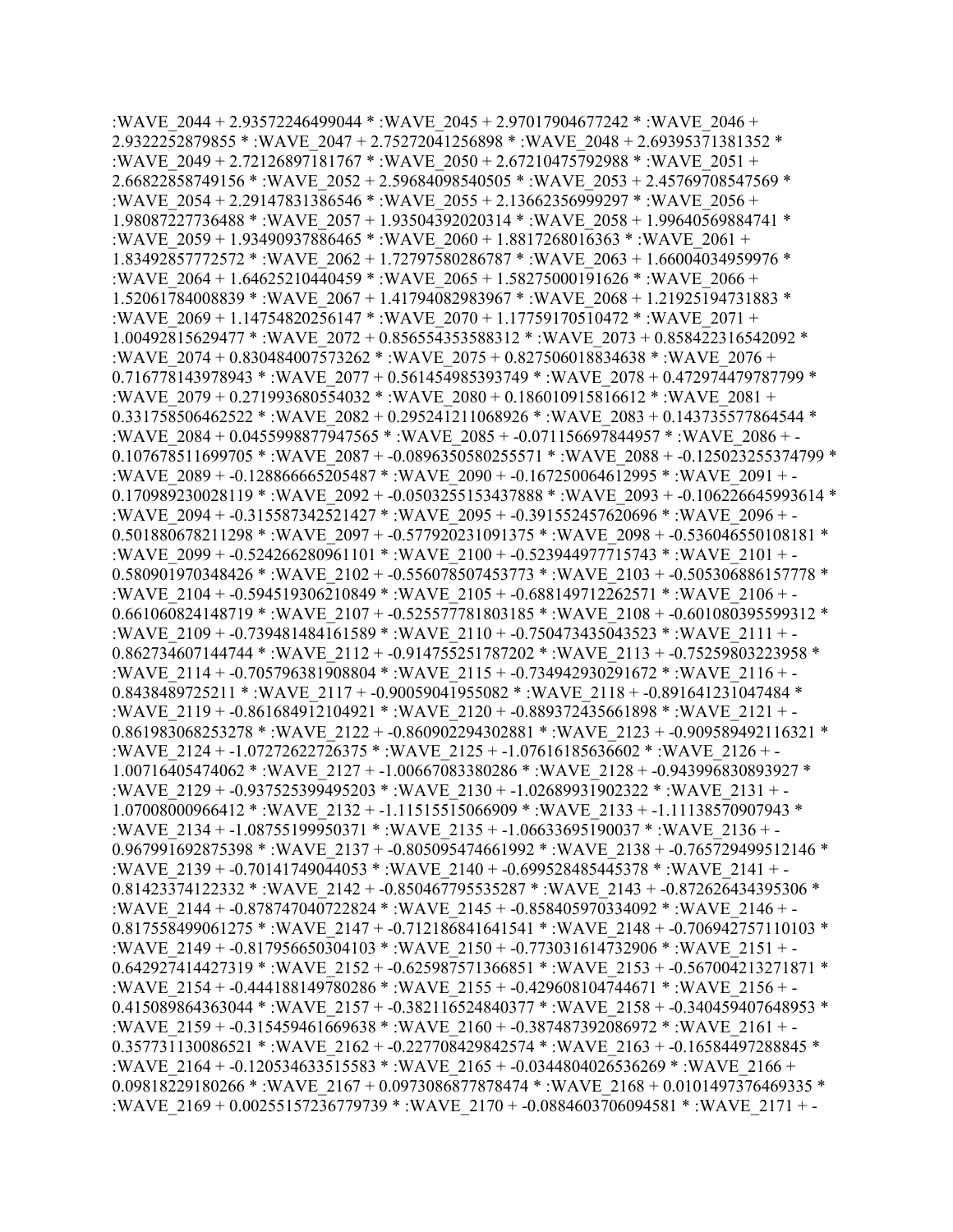$0.0820756631993884 *$ :WAVE  $2172 + 0.0760408138165891 *$ :WAVE  $2173 + 0.184999022845032 *$ :WAVE\_2174 + 0.197579554670972 \* :WAVE\_2175 + 0.178364050305007 \* :WAVE\_2176 + 0.190970708864983 \* :WAVE\_2177 + 0.261802415815055 \* :WAVE\_2178 + 0.222656493152372 \* :WAVE\_2179 + 0.152019660967513 \* :WAVE\_2180 + 0.163325261252692 \* :WAVE\_2181 +  $0.144151989549268 * :$ WAVE  $2182 + 0.114234066340721 * :$ WAVE  $2183 + 0.195444925914777 *$ :WAVE\_2184 + 0.208231101013842 \* :WAVE\_2185 + 0.115261674657996 \* :WAVE\_2186 + 0.0480142190918089 \* :WAVE\_2187 + -0.0559553800626737 \* :WAVE\_2188 + -0.0284645511287917 \* :WAVE\_2189 + 0.0788929316336185 \* :WAVE\_2190 + 0.129728534707578 \* :WAVE\_2191 + 0.276438628509956 \* :WAVE\_2192 + 0.353778611002396 \* :WAVE\_2193 + 0.30097650825707 \* :WAVE\_2194 + 0.331868796198346 \* :WAVE\_2195 + 0.436643658042114 \* :WAVE\_2196 + 0.477327345102252 \* :WAVE\_2197 + 0.47016954860583 \* :WAVE\_2198 + 0.471057195897911 \* :WAVE\_2199 + 0.341333278267774 \* :WAVE\_2200 + 0.230324492152009 \* :WAVE\_2201 + 0.356698158508185 \* :WAVE\_2202 + 0.416689549407416 \* :WAVE\_2203 + 0.394644959662127 \* :WAVE\_2204 + 0.421030362189233 \* :WAVE\_2205 + 0.412588660153777 \* :WAVE\_2206 + 0.213827235062707 \* :WAVE\_2207 + 0.154079608240136 \* :WAVE\_2208 + 0.235814928196012 \* :WAVE\_2209 + 0.217194990333981 \* :WAVE\_2210 + 0.147682138191746 \* :WAVE\_2211 + 0.139175587718223 \* :WAVE\_2212 + 0.151831851321559 \* :WAVE\_2213 + 0.116974596797192 \* :WAVE\_2214 + 0.0663544166069529 \* :WAVE\_2215 + 0.050282245449663 \* :WAVE\_2216 + 0.00659507546594416 \* :WAVE\_2217 + -0.00745503279070112 \* :WAVE\_2218 + 0.0403482988908999 \* :WAVE\_2219 + 0.0887733068349229 \* :WAVE\_2220 + 0.0811784523438508 \* :WAVE\_2221 + 0.0987503091104382 \* :WAVE\_2222 + 0.186419581157655 \* :WAVE\_2223 + 0.313037374479542 \* :WAVE\_2224 + 0.404705488031894 \* :WAVE\_2225 + 0.436222038908842 \* :WAVE\_2226 + 0.409522460389207 \* :WAVE\_2227 + 0.239944071917843 \* :WAVE\_2228 + 0.215592806345803 \* :WAVE\_2229 + 0.279559298763194 \* :WAVE\_2230 + 0.219284877027033 \* :WAVE\_2231 + 0.135859192348718 \* :WAVE\_2232 + 0.0754791404255783 \* :WAVE\_2233 + - 0.132942471309401 \* :WAVE\_2234 + -0.177779432116001 \* :WAVE\_2235 + -0.0575729117839706 \* :WAVE\_2236 + 0.00252061259007164 \* :WAVE\_2237 + 0.0825465309199109 \* :WAVE\_2238 + 0.138754184693663 \* :WAVE\_2239 + 0.247680975148878 \* :WAVE\_2240 + 0.271418464785342 \* :WAVE\_2241 + 0.182884733195426 \* :WAVE\_2242 + 0.161163683173523 \* :WAVE\_2243 + 0.119514651208044 \* :WAVE\_2244 + 0.0994292222275453 \* :WAVE\_2245 + 0.06901945298227 \* :WAVE\_2246 + 0.121707190027712 \* :WAVE\_2247 + 0.0244040924840757 \* :WAVE\_2248 + - 0.100321996340793 \* :WAVE\_2249 + -0.0237683808916154 \* :WAVE\_2250 + -0.0739061471778623 \* :WAVE\_2251 + -0.0726676901639356 \* :WAVE\_2252 + 0.0135133686873553 \* :WAVE\_2253 + - 0.100268534385179 \* :WAVE\_2254 + -0.156197725228672 \* :WAVE\_2255 + -0.206320471945481 \* :WAVE\_2256 + -0.26686468265471 \* :WAVE\_2257 + -0.279971636802308 \* :WAVE\_2258 + - 0.266315422803928 \* :WAVE\_2259 + -0.233035799678086 \* :WAVE\_2260 + -0.146036094032866 \* :WAVE\_2261 + -0.105589864358287 \* :WAVE\_2262 + 0.038887873681037 \* :WAVE\_2263 + - 0.0120805661724303 \* :WAVE\_2264 + -0.272340342718942 \* :WAVE\_2265 + -0.344422067995301 \* :WAVE\_2266 + -0.447685888971126 \* :WAVE\_2267 + -0.588670451897502 \* :WAVE\_2268 + - 0.661576022965138 \* :WAVE\_2269 + -0.642073229594358 \* :WAVE\_2270 + -0.588711467243402 \* :WAVE\_2271 + -0.632444803397766 \* :WAVE\_2272 + -0.592760520551812 \* :WAVE\_2273 + - 0.603537427542668 \* :WAVE\_2274 + -0.779268887538761 \* :WAVE\_2275 + -0.914434600456695 \* :WAVE\_2276 + -0.961972648605016 \* :WAVE\_2277 + -0.990260702391852 \* :WAVE\_2278 + - 0.986744224120476 \* :WAVE\_2279 + -0.947450664091067 \* :WAVE\_2280 + -0.99732123684494 \* :WAVE\_2281 + -1.06829811663501 \* :WAVE\_2282 + -0.973472001162661 \* :WAVE\_2283 + - 1.00689094834004 \* :WAVE\_2284 + -1.18190119335132 \* :WAVE\_2285 + -1.12009370931748 \* :WAVE\_2286 + -0.979579992194068 \* :WAVE\_2287 + -1.12717245036444 \* :WAVE\_2288 + - 1.19028457867648 \* :WAVE\_2289 + -1.11405845143246 \* :WAVE\_2290 + -0.968211840531852 \* :WAVE\_2291 + -0.867721748428571 \* :WAVE\_2292 + -0.95686683513712 \* :WAVE\_2293 + - 0.977616075419566 \* :WAVE\_2294 + -0.932759534629752 \* :WAVE\_2295 + -1.12114758539364 \* :WAVE\_2296 + -1.16615477916329 \* :WAVE\_2297 + -0.929651702285809 \* :WAVE\_2298 + -